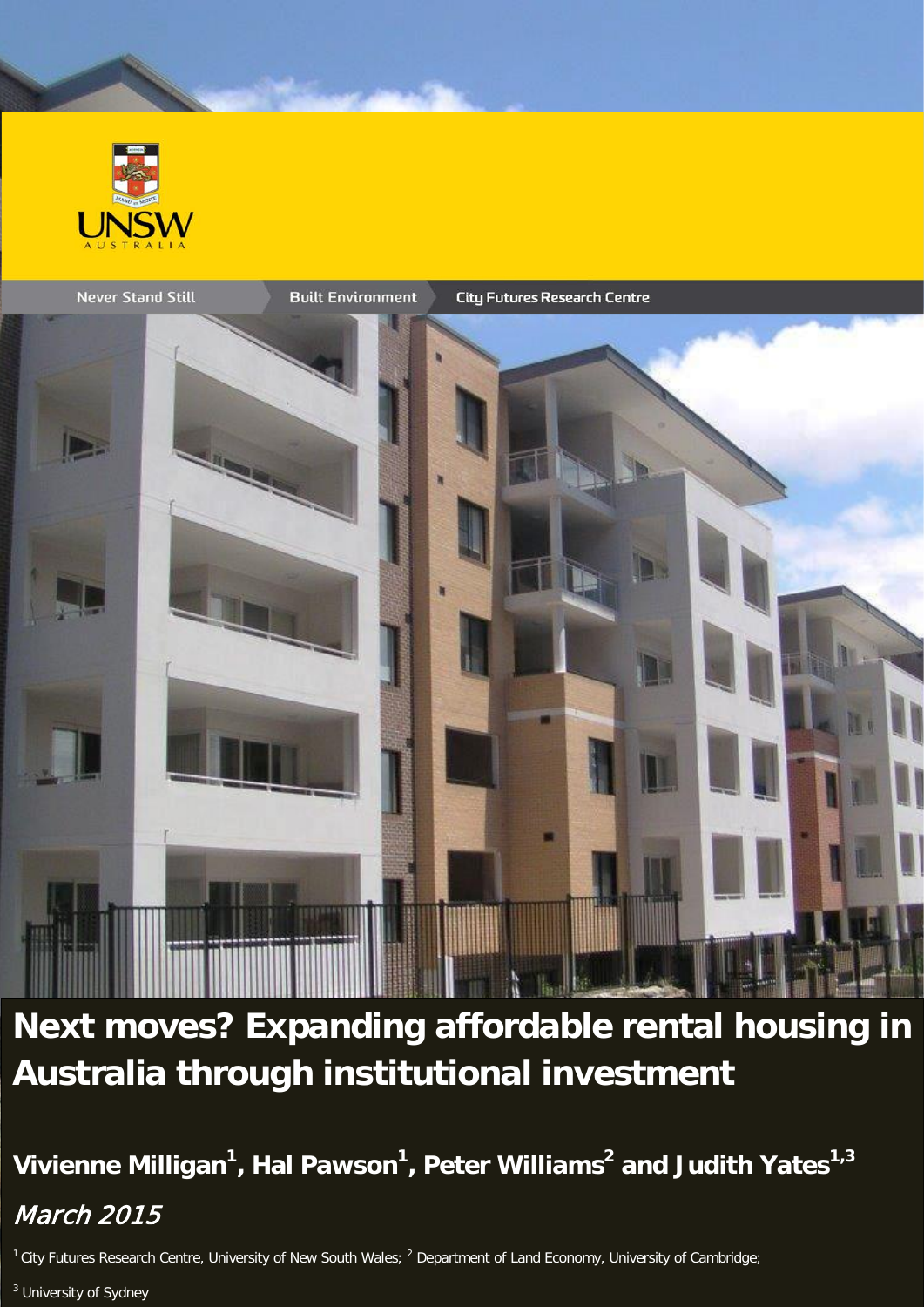# **Contents**

| $\mathbf{1}$ |       |                                                                           |  |  |  |
|--------------|-------|---------------------------------------------------------------------------|--|--|--|
|              | 1.1   |                                                                           |  |  |  |
|              | 1.2   |                                                                           |  |  |  |
|              |       |                                                                           |  |  |  |
|              | 2.1   |                                                                           |  |  |  |
|              | 2.1.1 |                                                                           |  |  |  |
|              | 2.1.2 |                                                                           |  |  |  |
|              | 2.1.3 |                                                                           |  |  |  |
|              | 2.1.4 | Commencement of national regulation of community housing organisations 11 |  |  |  |
|              | 2.1.5 |                                                                           |  |  |  |
|              | 2.2   |                                                                           |  |  |  |
|              |       |                                                                           |  |  |  |
|              |       |                                                                           |  |  |  |
|              | 2.3   |                                                                           |  |  |  |
|              | 2.3.1 |                                                                           |  |  |  |
|              |       |                                                                           |  |  |  |
|              | 2.3.2 |                                                                           |  |  |  |
| 3            |       |                                                                           |  |  |  |
|              | 3.1   |                                                                           |  |  |  |
|              | 3.2   |                                                                           |  |  |  |
|              | 3.3   |                                                                           |  |  |  |
|              | 3.4   |                                                                           |  |  |  |
|              | 3.5   |                                                                           |  |  |  |
| 4            |       |                                                                           |  |  |  |
|              | 4.1   |                                                                           |  |  |  |
|              |       |                                                                           |  |  |  |
|              |       |                                                                           |  |  |  |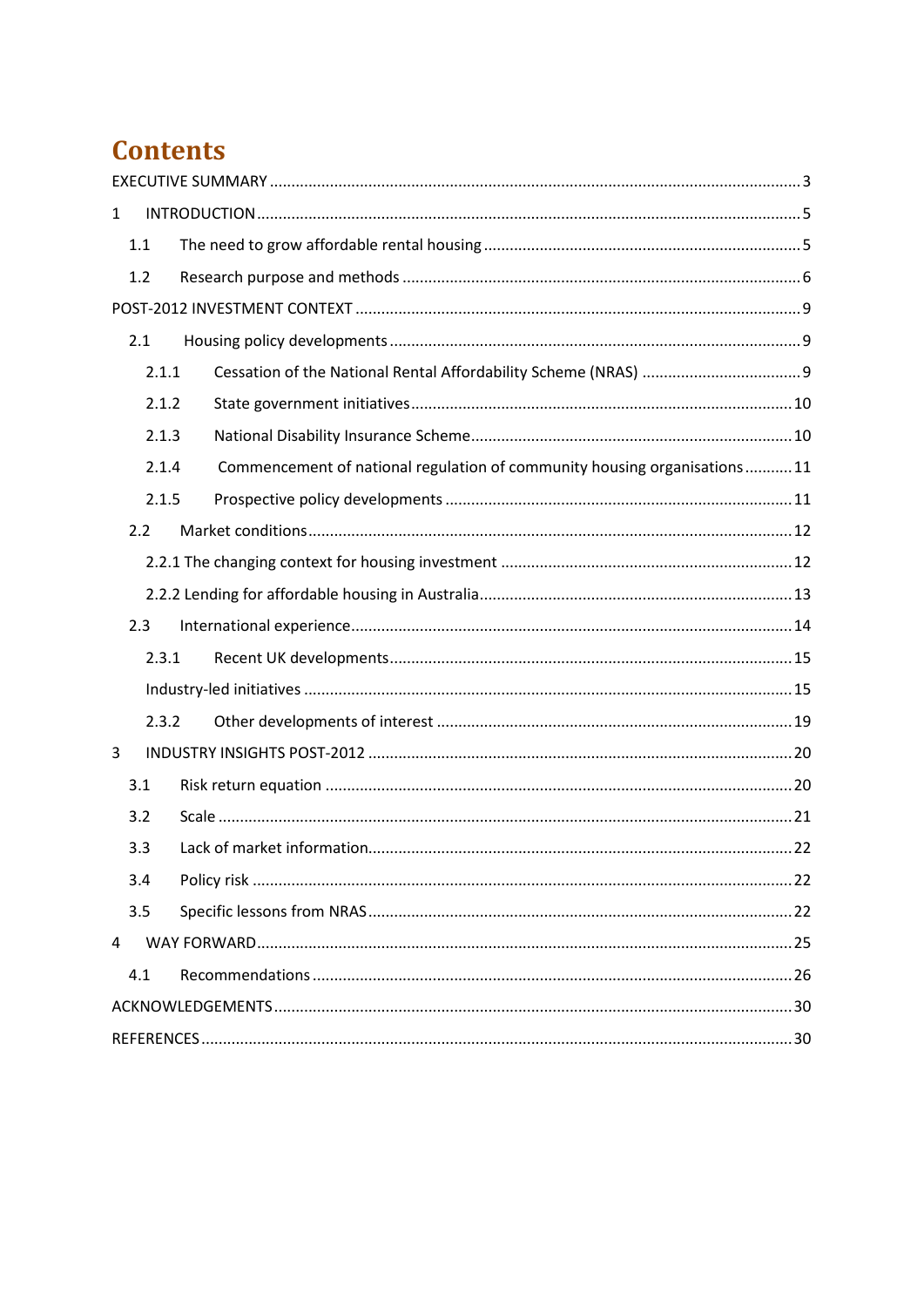## <span id="page-2-0"></span>**EXECUTIVE SUMMARY**

This report presents the latest insights into new ways of financing much needed affordable rental housing in Australia, especially by attracting large scale institutional investors into the field. It builds on [2012/13](http://www.ahuri.edu.au/publications/projects/p71016) research led by the City Futures Research Centre (UNSW) into prospects for such a direction, as informed by a high level panel of industry experts and policy makers. To update that research, this report revisits our previous findings, reviews recent domestic and international housing investment developments, and summarises insights and experiences generated from a new round of contacts with local experts.

Engaging super funds, sovereign wealth funds and other large debt and equity investors in financing affordable housing is an oftenstated goal of governments looking for innovative ways to stimulate housing supply in straitened times. Advantages claimed for such an approach include: the potentially large volume of funds available; the scope for matching institutional investor requirements for steady cash flow returns (rather than capital gains prioritised by individual investors) to a rental product offer; and stimulation of a professionally managed and more stable rental tenure that can meet the rising need for affordable housing. While interest in this objective has been evident in Australia for some time (underpinning the introduction of the 2008 National Rental Affordability Scheme (NRAS), for example), it has yet to be achieved.

As highlighted in this report, Australia's lack of recent progress in this realm contrasts with that of the UK in the same period. There, a variety of strategies – including public subsidies, leveraging existing assets, aggregation vehicles (e.g. The Housing Finance Corporation) and government

guarantees for capital market financing of both market and affordable rental products – have been successfully combined to drive a switch from public funding and mortgage financing (both in short supply following the Global Financial Crisis) to institutional financing of social, affordable and market rental housing forms.

Australian experts continue to cite four major barriers to affordable rental housing investment from large institutional players:

- **Lower yields than for competing** investment options
- A lack of industry knowledge of rental housing products and performance
- The small scale and fragmented nature of deals on offer, coupled with insufficient liquidity, and
- Changeable and uncertain or, in some instances, unsuitable government policy settings.

Overcoming these barriers will call for concerted government action on each. While successfully attracting finance industry interest and evoking development of several possible financing models, Australia's recent NRAS experience was problematic in that technical scheme design was ill-suited to institutional investor requirements, and the program's 2014 demise arrested mounting market momentum and heightened industry concerns about policy risk. As well, insufficient time was allowed for expected market responses to develop. More fundamentally now, without a subsidy or incentive of some form, competitive yields on lower rent residential assets are not achievable.

The recommendations arising from our latest investigation (listed below) propose a practicable way forward whereby Australian governments working closely with industry experts could re-engage with advancing a new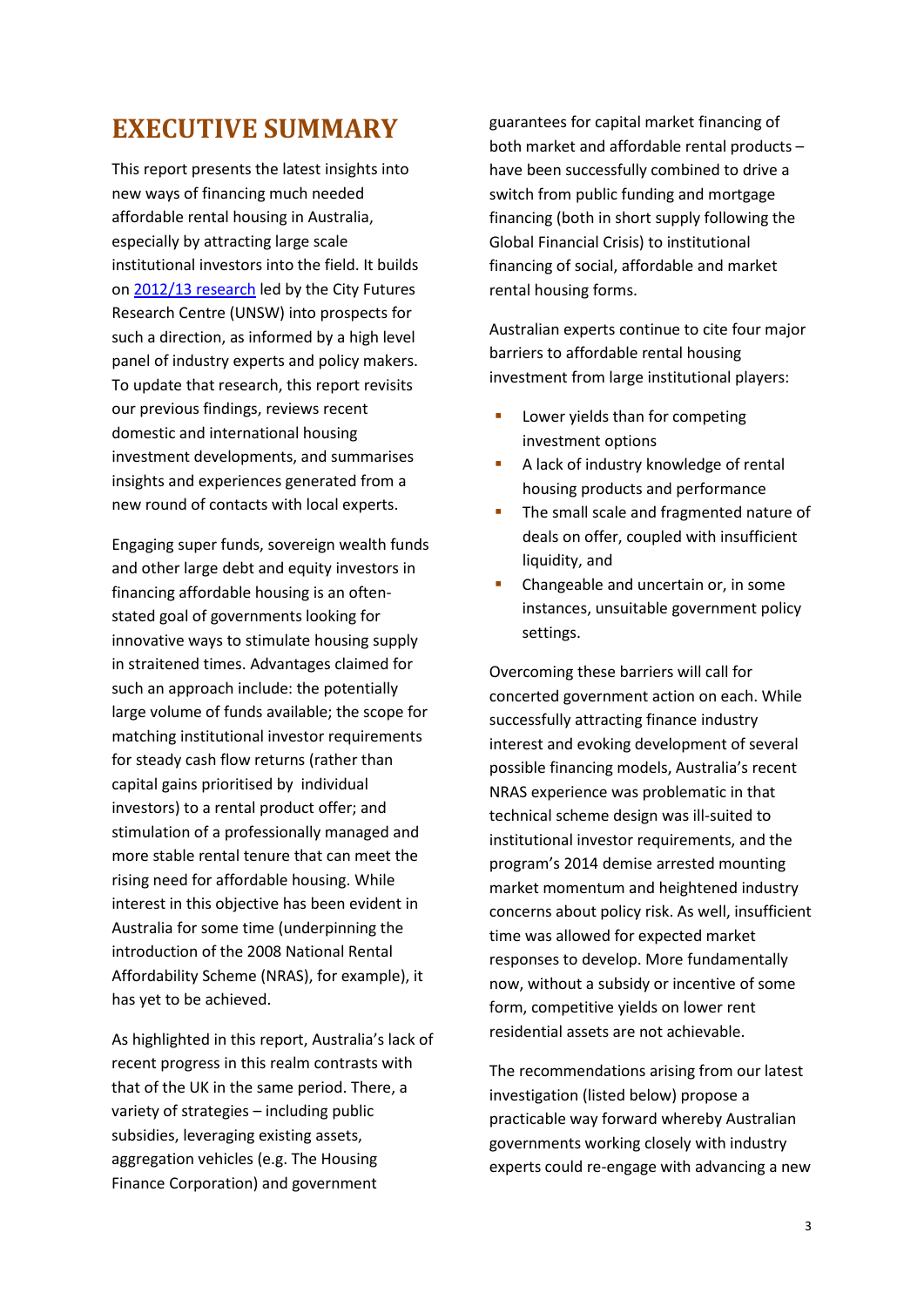investment market in residential rental that, we argue, would have major benefits for the Australian economy and society.

#### **Recommendations**

- 1. Given the economic and social importance of boosting efficiently and effectively managed rental housing supply, Governments across Australia should recognise the untapped potential for large scale institutional investment in this sector. They should give priority to stimulating a new financing model to realise this prospect.
- 2. A cross-sectoral Rental Investment Task Force of key stakeholders and experts with high level policy and financing credentials should be appointed to develop recommendations for achieving target levels of institutional investment in rental housing supply, including an element affordable to low and moderate income groups.
- 3. An eminent private sector leader should be appointed to head the Rental Investment Task Force.
- 4. To facilitate the supply of newlyconstructed *affordable* rental housing, a new incentive framework designed specifically for institutional players (and replacing the National Rental Affordability Scheme) should be developed for introduction by 2017.
- 5. State Governments should assemble and offer an initial portfolio of suitable shovel ready sites for residential development by private and not-for-profit developers which, on letting, can be re-financed through large-scale institutional investment.
- 6. State governments should offer a land tax waiver for aggregated rental holdings meeting designated regulatory requirements for affordable rental.
- 7. Consideration should be given to the possible role of government guarantees in facilitating institutional investment in rental housing provision, to provide comfort to backers and, thus, to minimise cost of funds.
- 8. An independent specialist financial intermediary, such as a[n Australian](http://www.ahuri.edu.au/publications/projects/p53019)  [Housing Finance Corporation,](http://www.ahuri.edu.au/publications/projects/p53019) should be founded.
- 9. An existing or new agency should be resourced to collect, publish and maintain appropriate financial, asset and tenancy management information that will inform all industry parties about the state of the affordable housing industry and its development.
- 10. Tax reform options to support institutional investment in social infrastructure including affordable housing should be investigated.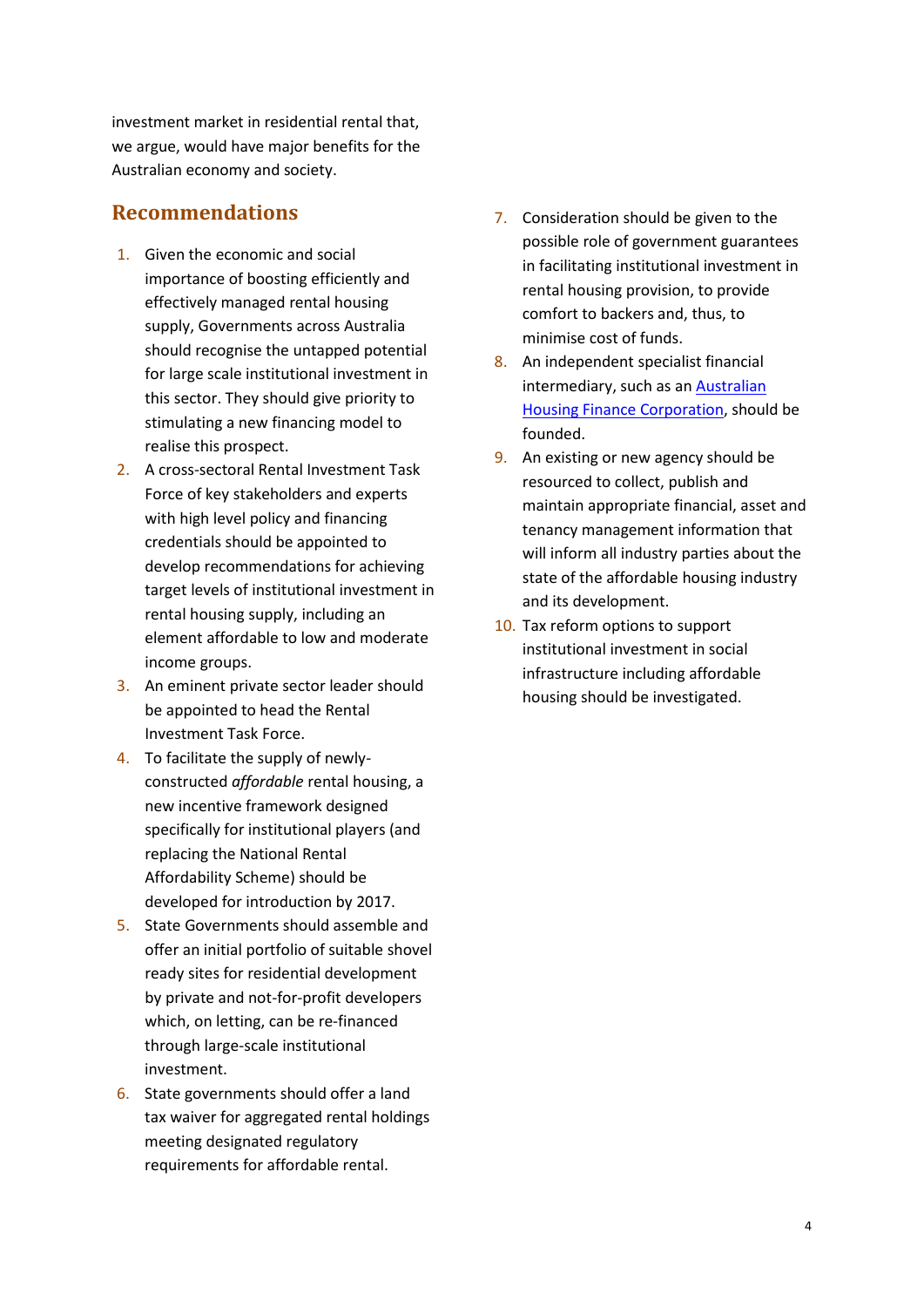# <span id="page-4-0"></span>**1 INTRODUCTION**

## <span id="page-4-1"></span>**1.1 The need to grow affordable rental housing**

In Australia, as in many other developed countries, there is mounting concern about the large and growing shortage of housing affordable for households on low to moderate incomes ('affordable housing'). [1](#page-4-2) The withdrawal of direct government investment in new supply, a long-term trend, necessitates greater reliance on the private sector. Australian experience has shown that the current private rental system, dominated by speculative small-scale individual investors, serves the top end of the rental market extremely well. However, the lower end of the rental market, where rental yields are relatively constant and secure over the longterm, is likely to be better served by institutions prioritising long-term stable income returns rather than unpredictable capital gains. Yet, the long-held aspiration to reconnect institutional finance with rental housing has remained elusive (Pawson & Milligan 2013).

Australia's affordable rental housing shortage has been exacerbated by a long-term decline in the share of social rental housing, interrupted only briefly between 2008 and 2012 due to Commonwealth Government initiatives in that period (see Milligan & Pinnegar 2010). Although only part of the affordable housing picture, at some 422,000 dwellings, overall social housing provision in 2013 (AIHW 2014) remained more than 100,000 below the level needed to keep pace with post-1996 household growth (National

Housing Supply Council 2012). At the same time, while private rental provision has expanded ahead of the nation's growing population, the total number of private rental dwellings affordable for low income households has declined. In conjunction with the way that existing stock is allocated in the private rental market, this has resulted in the shortage of private rental dwellings *affordable and available to low income households*  growing to some 270,000 by 2011, up from 150,000 in 1996 (Hulse et al. 2015).

Due to these trends, growing numbers of lower income households are being effectively pushed into poverty by unaffordable housing costs. Across Australia, the proportion of lower income renters paying rents equating to more than half of household incomes rose from 20% in 2007/08 to 25% in 2009/10. By 2009/10 60% were paying more than 30% of income in rent (National Housing Supply Council 2012). With rents having continued to run well ahead of general inflation for most of the past two decades, it seems highly unlikely that such trends will have reversed in more recent years. The costs borne by individual households due to poor housing affordability have been well documented. [2](#page-4-3) One such cost is that, in their search for more affordable housing, lower income households are pushed further into middle and outer suburban locations in our major cities, increasingly remote from job-rich inner cities and CBDs (Randolph & Tice 2014; Pawson & Herath 2015).

Both unaffordable housing and poorly located affordable housing are problematic for residents because of the pressures they place on individual household budgets and time availability. They are also problematic for society as a whole since they impair both

<span id="page-4-3"></span><span id="page-4-2"></span> $<sup>1</sup>$  In this paper, affordable housing refers to rental</sup> housing that is priced within the means of low and moderate income households. This incudes but is not limited to social rental housing, which in Australia is targeted to high needs clients, and other forms of government supported and market rental housing.

 $2^{2}$  See, for example, Yates and Milligan 2007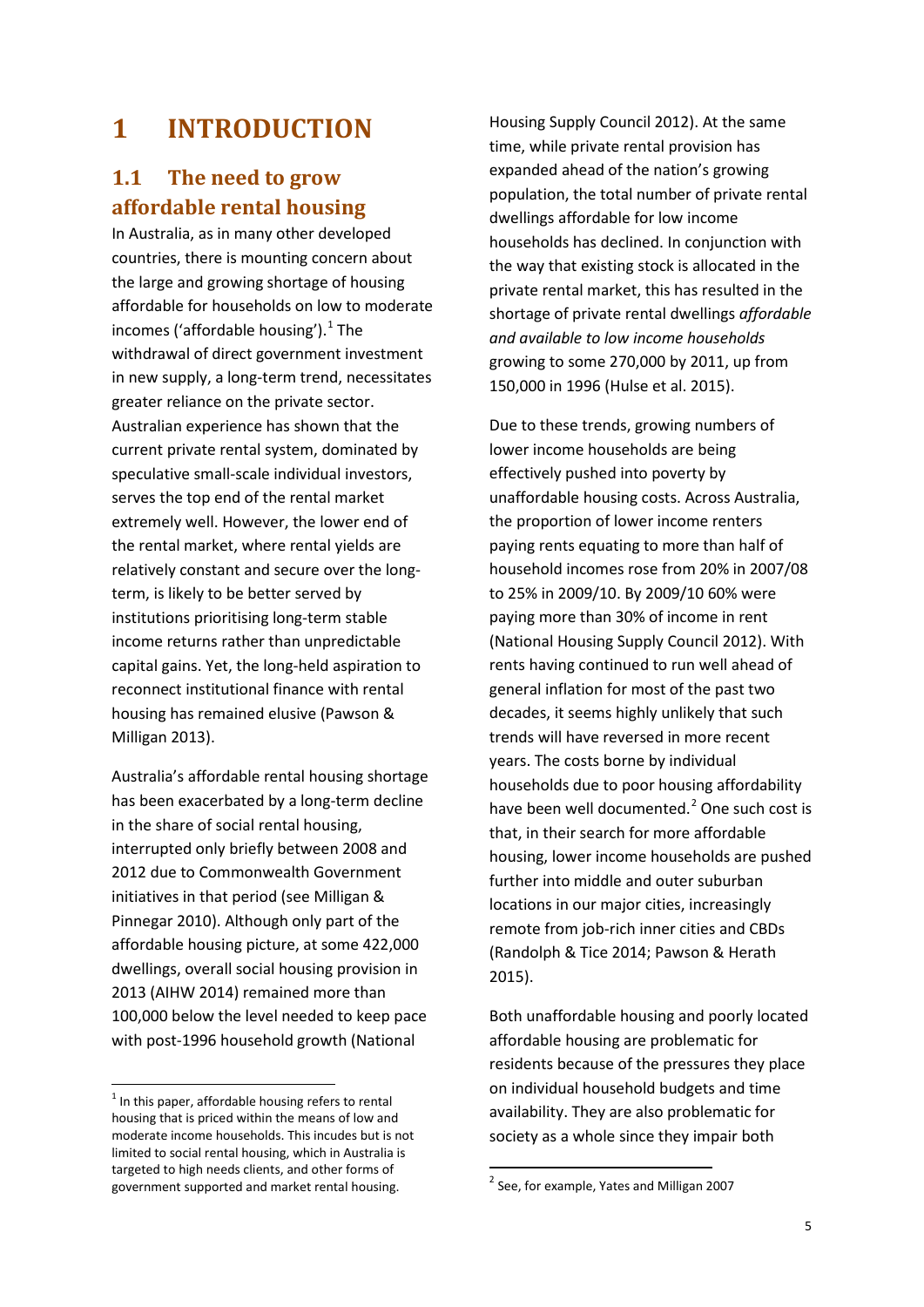national economic efficiency and competitiveness (Rawnsley & Spiller 2012) and risk further eroding the social contract around fairness and opportunity.

With declining budget capacity, governments face a difficult task in responding to such challenges. However, with appropriate government support there is a market opportunity for the finance sector to invest in rental housing. Thus, as discussed in greater depth in our 2013 reports (referenced below), a number of developments have recently created more favourable conditions for investment industry interest:

- The demographically-driven transition of some superannuation funds from the 'accumulation phase' to the 'pension phase' in which more reliable (if lower yielding) investments assume greater priority.
- **The post-GFC finance sector recognition** of the need to maximise portfolio diversification, especially through engagement with an investment class characterised by cycles differing from other types of asset.
- **Investing institutions' appreciation that** residential rental returns tend to rise in line with earnings, thus often matching funds' long-term liabilities.

If adequately underpinned by state assistance this could include affordable housing. This would involve facilitating large-scale institutional investment supported by government subsidies and/or credit enhancements in return for resulting tenancies being made available to qualifying households at below-market rents. This is, indeed, what the 2008 National Rental Affordability Scheme (NRAS) was intended to achieve. However, for reasons explored in this report, the Scheme's objectives were not fully realised.

Building on an already substantial body of research to which we have contributed, this report considers the changing prospects for securing large-scale, long-term financing of rental housing in general and affordable rental housing in particular.

## <span id="page-5-0"></span>**1.2 Research purpose and methods**

Both in Australia and elsewhere, the scope for institutional financing of (affordable) rental housing has been extensively discussed over the past 10-20 years. However, the specific starting point for the current study was the 2012 investigation on the topic progressed via an industry and policymaker panel facilitated by the current authors and funded by the Australian Housing and Urban Research Institute (AHURI). [Two resulting reports were](http://www.ahuri.edu.au/publications/projects/p71016)  [published \(Milligan et al.](http://www.ahuri.edu.au/publications/projects/p71016) 2013a, 2013b). Box 1 summarises the four major barriers to progress identified by this expert panel, together with the mitigating strategies and actions proposed at that time to address these. Unfortunately, despite strong backing from research participant stakeholders (including government officials), these have yet to evoke any substantial government response.

A follow up research project was conducted by City Futures researchers in 2014/15 to update our earlier findings in the light of significant post-2012 policy and market changes. This update benefited from a substantial contribution by Professor Peter Williams, one of the UK's leading experts on the subject.

In this report the findings of this 'follow up' project are presented in three main sections. First we highlight post-2012 developments in policy and market conditions and discuss their implications for the potential for enlarging institutional investment in rental housing. This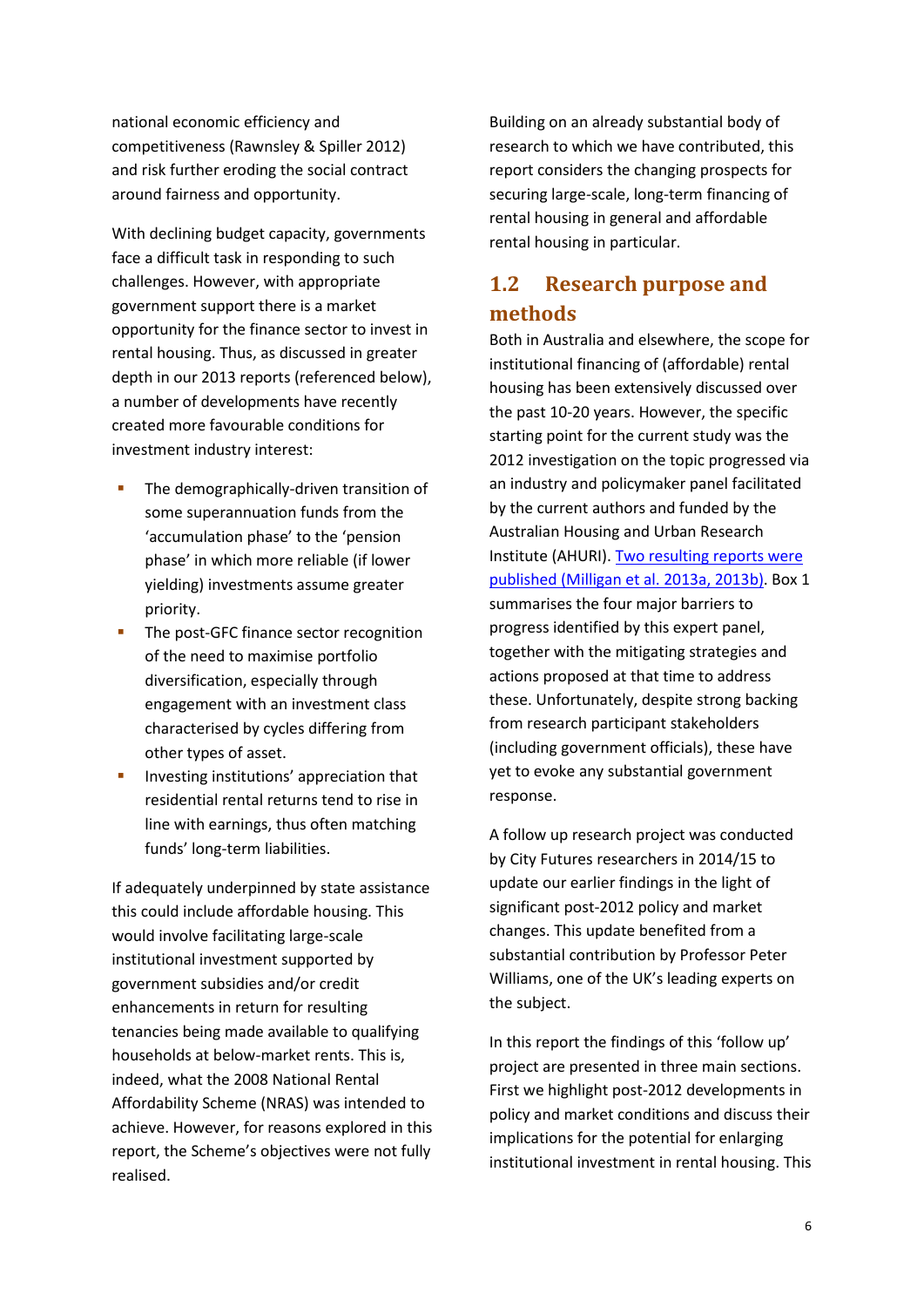includes an update on relevant UK developments. Second, we present the latest industry insights into ways to address the persisting critical domestic barriers to institutional investment. Finally, we discuss possible policy directions and detail recommendations.

The report draws on interviews and roundtables involving a wide range of industry stakeholders, policymakers and other experts. Participants included:

- **Commonwealth and state (NSW and** Victoria) government officials
- **Finance industry professionals**
- **Expert consultants and lobbyists.**

In all, 15 participants were involved via indepth interviews and 39 attended roundtable events convened by the research team. In addition, the report is informed by a review of recently published policy and academic literature on housing finance.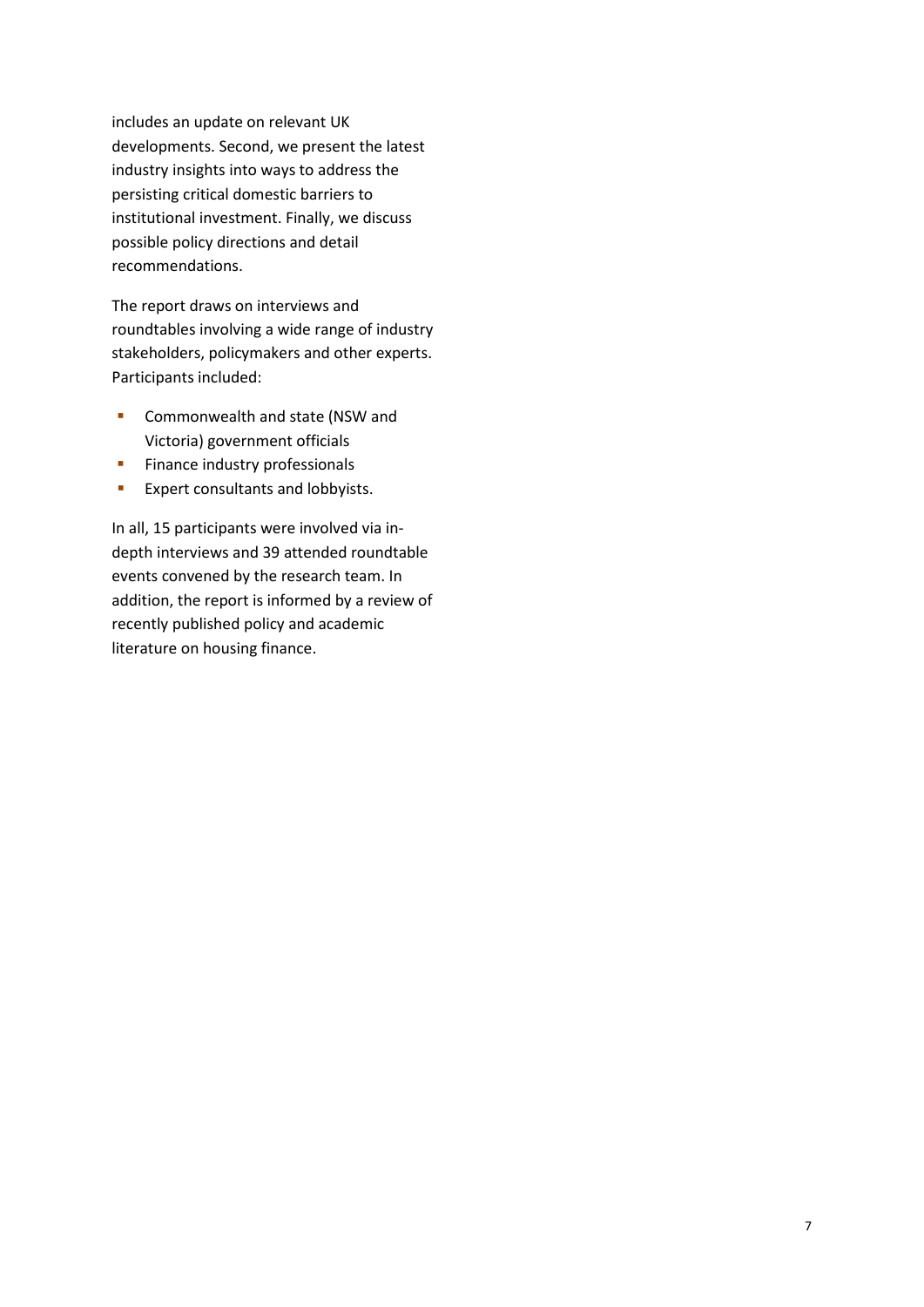#### **BOX 1: FINDINGS OF 2012 INVESTIGATION INTO INSTITUTIONAL INVESTMENT IN AFFORDABLE HOUSING\***

| <b>Key barriers</b>                                                                                                                                                                                                                                                                                                                 | Strategies as proposed in 2012/13                                                                                                                                                                                                                                                                                                                                                                                                                                                   |
|-------------------------------------------------------------------------------------------------------------------------------------------------------------------------------------------------------------------------------------------------------------------------------------------------------------------------------------|-------------------------------------------------------------------------------------------------------------------------------------------------------------------------------------------------------------------------------------------------------------------------------------------------------------------------------------------------------------------------------------------------------------------------------------------------------------------------------------|
| <b>Risk return</b><br>Secure and predictable returns<br>commensurate with alternative investment<br>options are required.<br>Basing return on rents not capital growth will<br>п<br>be preferable to institutional investors.<br>Risk and perceived risk increase yield<br>٠<br>requirements, which works against<br>affordability. | Encourage development of an infrastructure-<br>٠<br>style rental housing product with return<br>determined solely by cash flows from rental<br>revenue (avoids development risk).<br>Offer a government equity component (e.g.<br>٠<br>land)<br>Maintain a financial incentive (such as NRAS)<br>٠<br>to meet yield requirements and achieve<br>affordability goals.                                                                                                                |
| <b>Novelty</b><br>Pooled residential funds are an unknown<br>asset class. Market growth will require<br>development of a robust track record on the<br>performance of rental assets, tenancy<br>managers and pooled instruments.                                                                                                    | Embark on a proof-of-concept phase (2-3<br>ш<br>years) to develop the investment market,<br>with government support.<br>Offer credit support (e.g. revenue guarantee)<br>U,<br>and manage tenancy risks to encourage<br>industry start up and overcome major<br>perceived risks.                                                                                                                                                                                                    |
| <b>Scale and liquidity</b><br>Large investors require large and diversified<br>deals in tradeable products. Deal sizes of<br>\$50m to \$250m for an institution and at least<br>\$500m p.a. in aggregate would be expected<br>to create liquidity and establish a sustainable<br>market.                                            | Consider specialised intermediaries to<br>٠<br>aggregate investment options.<br>Support development of secondary market<br>٠<br>mechanisms-e.g. bonds, Real Estate<br><b>Investment Trusts.</b><br>Set rental supply targets (see below) to meet<br>٠<br>scale requirements - including both<br>affordable (assisted) and market rental<br>components.<br>Assemble rental investment opportunities<br>٠<br>across jurisdictions (especially in view of<br>small Australian market). |
| <b>Policy risk</b><br>Long-term, robust commitments are<br>expected from government. The possibility of<br>investors being left with an "orphaned asset"<br>(an isolated type of investment vehicle with<br>little hope of further investment or liquidity<br>if government support ceased) was identified<br>as a serious concern. | Establish a long-term National Strategic<br>ш<br>Policy Framework for private investment in<br>affordable housing.<br>Appoint a high level cross sectoral Task Force<br>L.<br>to steer development of the strategy.<br>Nominate annual affordable housing supply<br>L.<br>targets commensurate with housing needs<br>and investor scale requirements and align<br>commitments to government incentives with<br>the targets.                                                         |

\*The investigation considered the key barriers to investment in rental housing and devised a package of responsive strategies. The 23 panel participants included senior public officials, banking and superannuation industry experts and housing industry specialists.

Source: Milligan et al. 2013a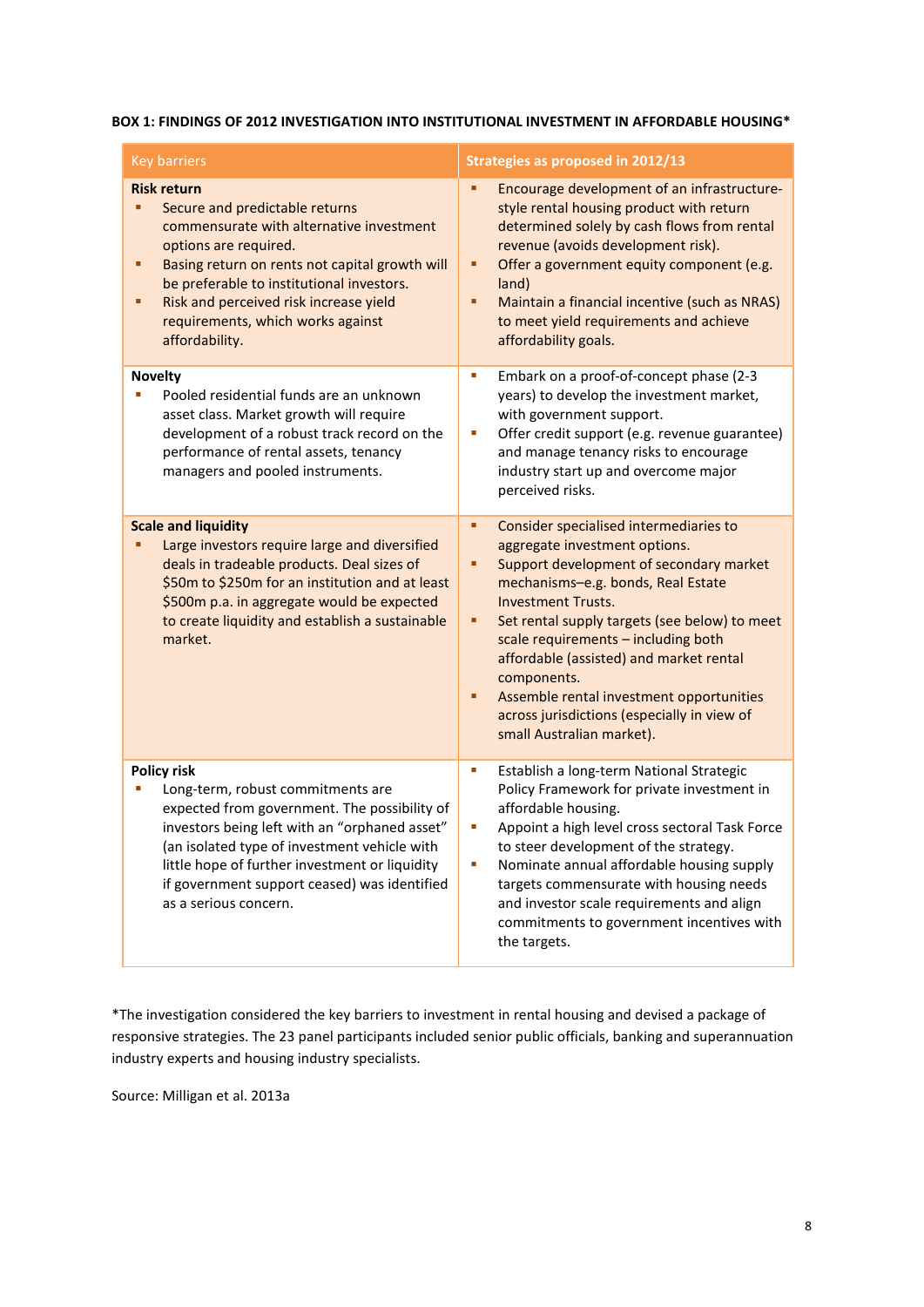# <span id="page-8-0"></span>**POST-2012 INVESTMENT CONTEXT**

## <span id="page-8-1"></span>**2.1 Housing policy developments**

For many years Australian governments have voiced interest in stimulating investment of larger scale private capital from new and diverse sources into affordable housing. In particular, the desire for involvement of larger financial institutions has been stressed.<sup>[3](#page-8-3)</sup>

Since the 2012 AHURI study the policy context for housing investment has changed in several important ways with implications for investor appetite and decision making, as discussed below.

#### <span id="page-8-2"></span>**2.1.1 Cessation of the National Rental Affordability Scheme (NRAS)**

NRAS was Australia's 2008 national groundbreaking program designed to incentivise private investment in newly constructed affordable rental housing through an annual tax credit offered to private investors for ten years. At introduction NRAS was marketed strongly as an incentive for institutional investors that, if effective, would be expanded to 100,000 affordable rental dwellings from its initial target of 50,000 after 2012/13.<sup>[4](#page-8-4)</sup>

<span id="page-8-6"></span><span id="page-8-5"></span>Conceptually, the scheme was loosely based on the long-established and successful US Low Income Housing Tax Credit program. Its specific features were adapted from the National Rental Affordability Incentive (NARI) model, developed outside of government by a coalition of housing industry and community

sector organisations prior to the 2007 Federal Election. [5](#page-8-5) As it emerged under the post-2007 Australian Government, however, NRAS departed from NARI in several major ways that arguably damaged its appeal to institutional investors, which we discuss further below (see Section 3.5 and Box 3).

At its inception, NRAS received broad-based backing from across the political spectrum. Scheme advocates recognised that to secure institutional investor commitment a medium to long-term approach would be essential.<sup>[6](#page-8-6)</sup> In 2014, however, the program was capped at a maximum of about 38,000 affordable rental dwellings. By that time it had successfully stimulated nearly 22,000 new builds owned by small-scale investors (including family trusts and self-managed super funds) and notfor-profits, but it had yet to attract institutional finance (Australian Government 2014a; project interviews). However, several leading banks and superannuation funds had shown more than a passing interest in the scheme and claim to have developed workable models.<sup>[7](#page-8-7)</sup> It is also understood (from

<span id="page-8-7"></span><span id="page-8-3"></span><sup>&</sup>lt;sup>3</sup> See for example, Housing Ministers Conference (2009) ['Implementing the National Housing Reforms: A](https://www.coag.gov.au/node/91)  [Progress Report to the Council of Australian](https://www.coag.gov.au/node/91)  [Governments from Commonwealth, State and Territory](https://www.coag.gov.au/node/91)  [Housing Ministers'](https://www.coag.gov.au/node/91). <sup>4</sup>

<span id="page-8-4"></span><sup>&</sup>lt;sup>4</sup>Plibersek, T. (2008) National Rental Affordability Scheme Bill 2008[, Second reading speech,](http://parlinfo.aph.gov.au/parlInfo/genpdf/chamber/hansardr/2008-09-24/0019/hansard_frag.pdf;fileType=application%2Fpdf) House of Representatives Hansard, September 24

<sup>&</sup>lt;sup>5</sup> The National Affordable Housing Summit operated from 2004-2011 (Milligan & Tiernan 2011). Detailed consultation, modelling and design activities were conducted by this group over several years prior to finalisation of the NARI proposal for public release in 2007. These consultations included extensive discussions with major financial institutions, developers and governments, as well as with housing providers, residents and academic experts.

 $6$  See, for example, the 2008 Senate Standing Committee on Community Affairs Inquiry into Bills to establish the scheme – viz. the National Rental Affordability Scheme Bill 2008 and the National Rental Affordability Scheme (Consequential Amendments) Bill 2008.

Milligan et al. (2013a:30-36) describes the emerging investment market and prospective models partly stimulated by NRAS. One product, the GRAIL (Government Rental Affordability Indexed Linked) Income Fund, described in that report (p. 34) went to market in 2013 offering an indicative annual return to investors of CPI plus 5%. Marketing confirmed that this product suited super funds' preferences for an indexlinked payment (for debt finance) and that they were attracted to an option that avoided property risk. However, negotiations with super funds broke down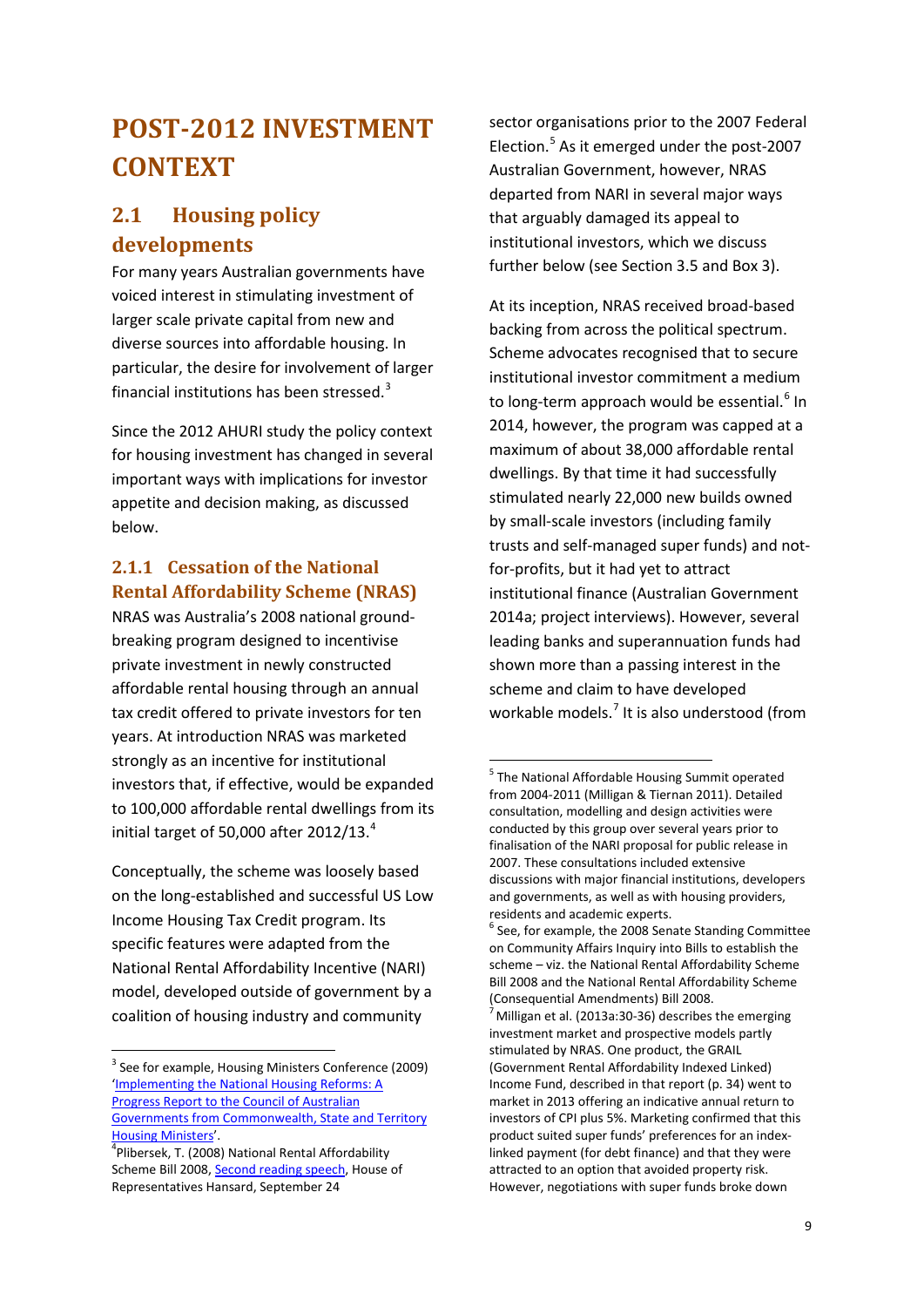industry sources) that funding applications by domestic and international institutional investors were among those in 'Round 5' – the May 2013 call for applications that was terminated due to budgetary cut-backs under the new Coalition Government following the September 2013 Federal election.

#### <span id="page-9-0"></span>**2.1.2 State government initiatives**

New initiatives in the housing realm with potential to attract private finance at scale have emanated from individual states, notably Queensland and NSW.<sup>[8](#page-9-2)</sup> In particular, the **Queensland Government's 'Logan renewal plan'** and prospective **NSW Premier's Innovation Initiative** have attracted industry scrutiny. The former involves transfer of the management of nearly 5,000 public housing dwellings in Logan City to a community housing provider (CHP) from mid-2015 and rolling redevelopment of some of the transferred sites to provide an additional 1,500 social and affordable rental dwellings. Originally, to attract investor interest, the Logan transfer was designated as the first of a 5-year program of transfers involving over 90% of public housing in Queensland (45,000 dwellings in addition to the Logan tranche) (Pawson et al. 2013). However, the 2015 change of government in Queensland may put this program in doubt. While private sector engagement with the Logan project was restrained $9$  and financing of the redevelopment component is yet to be arranged, schemes of this type are recognised in the industry as offering some potential for

**.** 

institutional investors, not least because of the scale of the requirement underpinned by strong government backing.

The NSW Premier's Innovation Initiative concerns an Expression of Interest (EOI) process underway at the time of writing and (*inter alia*) calling for financing innovations to assist with social housing modernisation and new supply. Initiated by the NSW Department of Premier and Cabinet, this initiative is centred on 'sweating existing assets' rather than offering new government investment. Indeed, proponents were directed to propose innovations that represented no cost to government. Nevertheless, in what will be seen as an encouraging development from an industry perspective,<sup>[10](#page-9-4)</sup> the NSW Government has signalled that it is:

*…open to considering the provision of credit enhancements to assist with securing third party capital on competitive terms provided the application is considerate of the impact such credit enhancements would have on the State's balance sheet and/or credit rating.* (NSW Government  $2014:3$ ). $^{11}$  $^{11}$  $^{11}$ 

Importantly to considerations of scale and durability, in the evaluation of bids made under the Initiative, preference will be given to innovations capable of wider application – e.g. in other geographic locations or segments of the market (NSW Government 2014: 9).

### <span id="page-9-1"></span>**2.1.3 National Disability Insurance Scheme**

Beyond these specific state plans, the new [National Disability Insurance Scheme \(NDIS\)](http://www.ndis.gov.au/) may also offer potential for new investment

over the cost of intermediary fees (Interview investment intermediary).

<span id="page-9-5"></span><span id="page-9-4"></span><span id="page-9-3"></span><span id="page-9-2"></span><sup>&</sup>lt;sup>8</sup> While this study did not cover Western Australia, under the WA Government'[s affordable housing](http://www.housing.wa.gov.au/aboutus/AffordableHousingStrategy/Pages/default.aspx)  [framework](http://www.housing.wa.gov.au/aboutus/AffordableHousingStrategy/Pages/default.aspx) there have been some promising developments. Of most relevance, is the exploration of alternative financing structures and investment products, such housing bonds and tradable instruments, with the potential to attract institutional investment.  $9$  The winning bid team involved not-for-profit organisations only. One other competing bid remained at the end of the bid process.

 $10$  See also Milligan et al. (2013b: 16-19) and Lawson et al. (2014) for discussion of the role and potential for government guarantees

 $11$  The term 'credit enhancement' refers to ways that government can facilitate the commitment of private finance – e.g. through debt repayment guarantees or balance sheet support.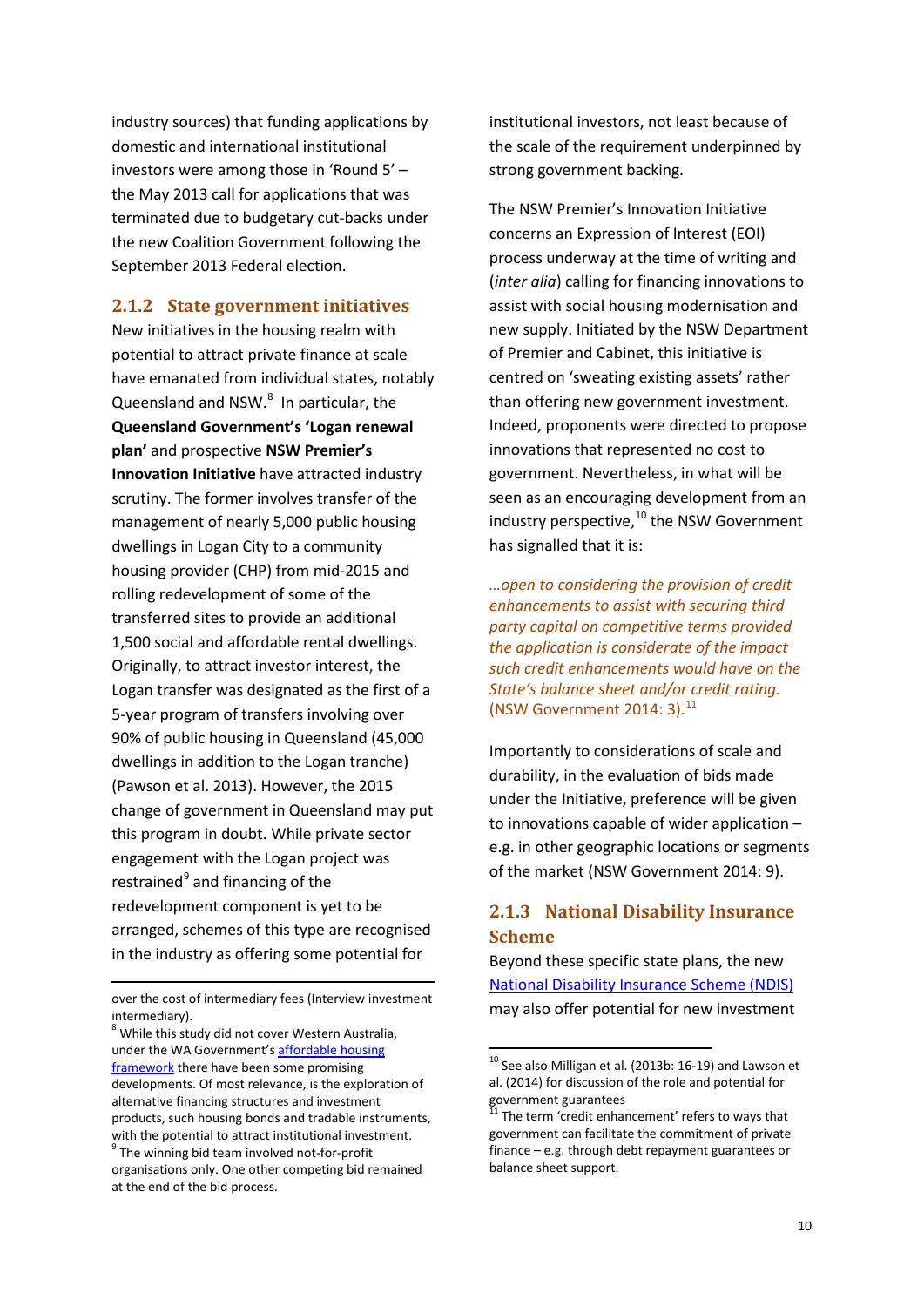models. NDIS is an innovative seven-year funded national program (commenced in 2013) to provide individualised support for people with permanent and significant disability, their families and carers. Under the scheme, the housing needs of clients will be addressed through a combination of referrals to existing programs and services (such as public and community housing, rent assistance and NRAS dwellings), family investment and a dedicated stream of funding for accommodation, including retrofitting, that is scheduled to flow from 2015/16 and is expected to reach \$700m per annum by 2018/19. There are aims to leverage this public funding (partly sourced from a levy on taxpayers) two to threefold by taking advantage of the cash flows it will generate (Bonyhady 2014). Family equity is likely to be a major source of private funds. However, pooling of housing payments to individuals to create scalable investment opportunities could create the conditions for attracting institutional investment. Further guidance on investment opportunities and options was expected in mid-2014 but has been deferred by the Commonwealth.

#### <span id="page-10-0"></span>**2.1.4 Commencement of national regulation of community housing organisations**

Allocating management of affordable housing owned by both public and private investors to regulated arm's length not-for-profit organisations has been a growing international trend also ramping up in Australia (Pawson et al. 2013). In keeping with investment industry expectations, a National [Regulatory System for Community Housing](http://www.nrsch.gov.au/) (NRSCH) began operating in 2014. This offers a uniform system of regulation of housing not-for-profits and facilitates their cross-jurisdictional operation.<sup>[12](#page-10-2)</sup> Importantly for the

institutional investment sector, regulation assists with giving assurance about, and reduces risk associated with, how residential assets are managed. Further involving finance industry representatives in the NRSCH's development will be desirable to ensure that the regulatory model continues to provide them with adequate assurance of high quality financial, property and tenancy management.

#### <span id="page-10-1"></span>**2.1.5 Prospective policy developments**

There are a number of extant areas of policy development with the potential to impact on the attractiveness of institutional investment in rental housing.

One critical area concerns welfare reform and, in particular, the future of **Rent Assistance** payments (RA) to lower income tenants. RA boosts affordable housing revenue streams and hence underpins landlord returns. A February 2015 report of a major review of the welfare syste[m \('the McClure review of](https://www.dss.gov.au/our-responsibilities/review-of-australias-welfare-system)  [Australia's welfare system'\)](https://www.dss.gov.au/our-responsibilities/review-of-australias-welfare-system) recommended wide ranging changes to welfare payments, including changes to RA, which will be considered by the Australian Government in the context of the 2015 Budget. Assessment of welfare payment changes from the perspective of how these could impact government ambitions for private investment in affordable housing will be crucial.

Another contemporary policy discussion with potential implications for the pathway for institutional investment in rental housing concerns the future designation of housing policy roles and responsibilities between the Commonwealth and the States and Territories. Along with other expenditure areas, this will be considered in the forthcoming **White Paper: Reform of the** 

1

<span id="page-10-2"></span> <sup>12</sup> Unfortunately, two jurisdictions (Victoria and Western Australia) are not currently participating in the NRSCH,

although they have indicated an intention to operate compatible state-based systems.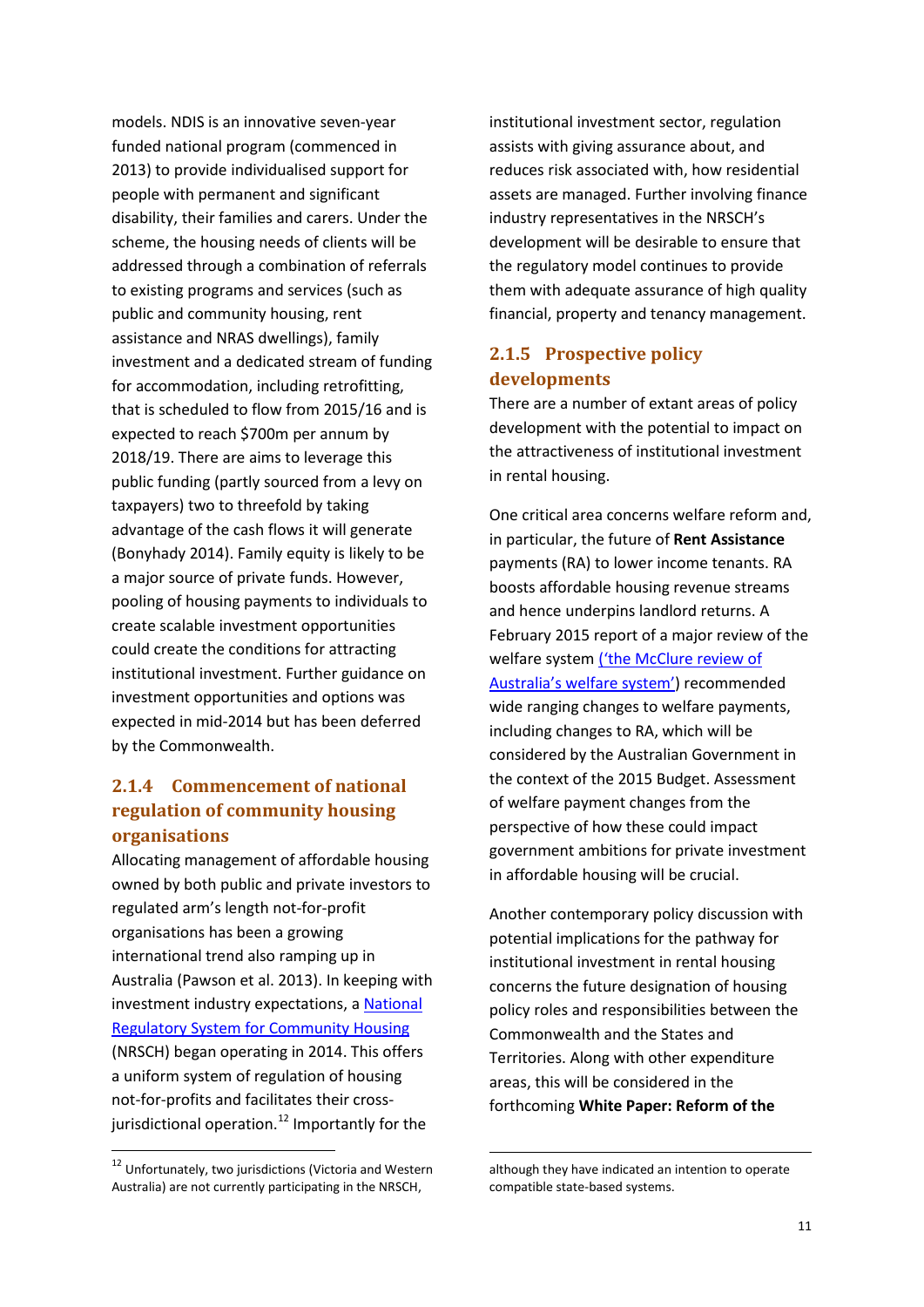**Federation** (Australian Government 2014b). Prospectively, the closely aligned **White Paper on the Reform of Australia's Tax System** will also have a vital bearing on future housing investment patterns. The release of the terms of reference for that [review](http://www.afr.com/p/national/tax_white_paper_calls_for_urgent_O86gWE7hkKvs9qy7wZJGQK) was imminent at the time of writing.

A set of six principles will guide decision making on the future of government housing assistance within the context of the White Paper on Federation. One of these principles, [13](#page-11-2) 'national interest considerations' – such that 'where it is appropriate, a national approach is adopted in preference to diversity across jurisdictions' (Australian Government 2014b: 2) – will be especially relevant to the future of institutional investment. As evidenced previously and reiterated in this study, our research points strongly to the need to:

- Promote a national market for investment in a residential asset class, especially to achieve scale and spread risk, and
- Achieve (cross jurisdictional) policy consistency (especially taxation) to drive market efficiency.

Finally, due to report in mid-April 2015, the Australian [Senate Economics References](http://www.aph.gov.au/parliamentary_business/committees/senate/economics/affordable_housing_2013) [Committee Inquiry into](http://www.aph.gov.au/parliamentary_business/committees/senate/economics/affordable_housing_2013) Affordable Housing has been examining many aspects of affordable housing policy, including the role for 'innovative and responsible funding mechanisms that provide a stable and cost effective way of funding affordable rental and social housing, such as affordable housing supply bonds and an affordable housing finance corporation.'

## <span id="page-11-0"></span>**2.2 Market conditions**

#### <span id="page-11-1"></span>**2.2.1 The changing context for housing investment**

Since the 2012 study the economic context for housing investment has changed in several important ways likely to affect investor appetite and decision making.

House prices have increased steadily since 2012, particularly in the larger capital cities, and private residential commencements, driven primarily by approvals for higher density dwellings, have returned to levels not seen for well over a decade. In part, these outcomes reflect mortgage lending rates which, since 2012, have declined to 50-year lows. Since rental growth has been more muted, such trends have damaged rental returns, evoking fund manager concerns:

*You pick up the paper every day and it tells you you've got the most expensive housing market in the world* (interview, investment manager super fund).

The associated acceleration of the rate of growth of credit to individual investors has led the Reserve Bank Governor to suggest that it 'should prompt a reasonable observer to ask the question whether some people might be starting to get just a little overexcited' and to contemplate 'focused action to help ensure sound standards ...that might lean into the price dynamic'.<sup>[14](#page-11-3)</sup> Such an approach is seen as an attempt to stretch out the upswing rather than constrain construction activity (Stephens 2014: 5).

Debt-financed small landlord investment through self-managed super funds (SMSFs)

<span id="page-11-3"></span><span id="page-11-2"></span> $13$  The other five guiding principles are: accountability for outcomes; subsidiarity; efficiency equity and effectiveness of service delivery; durability; and fiscal sustainability.

<sup>&</sup>lt;sup>14</sup> At the end of 2014, the Australian Prudential Regulation Authority (APRA) announced its *intention to* [increase its supervisory intensity of Authorised Deposit](http://www.apra.gov.au/adi/Publications/Documents/141209-Letter-to-ADIs-reinforcing-sound-residential-mortgage-lending-practices.pdf)  [Taking Intermediaries \(ADIs\) in](http://www.apra.gov.au/adi/Publications/Documents/141209-Letter-to-ADIs-reinforcing-sound-residential-mortgage-lending-practices.pdf) the area of mortgage lending with a particular focus on the very strong growth in investor lending.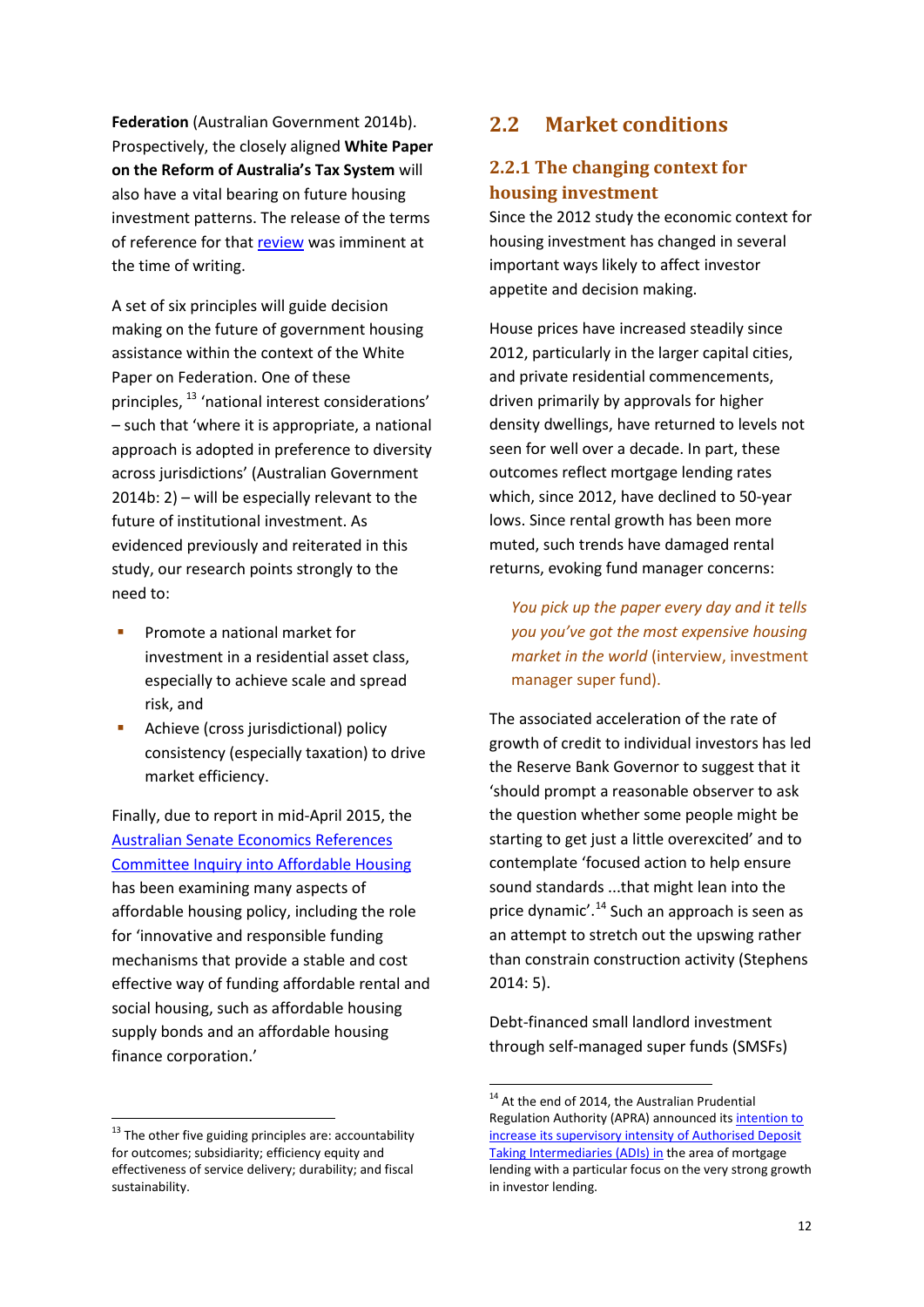has also grown at an unprecedented rate in response to changes that have enhanced the financial appeal of property investment and as a result of relaxed constraints on borrowing against superannuation accounts.<sup>[15](#page-12-1)</sup> Such provisions put industry and retail super funds at a disadvantage because they cannot negatively gear their investments. Concerns about the growth of SMSF residential investments have led to calls for regulatory changes to limit the associated risks, recognising the capacity for house prices to fall as well as to rise. The 2014 Murray report on the financial system, for example, as well as calling for a removal of tax breaks that encouraged speculative investment in housing, recommended that all super funds be banned from borrowing (FSI 2014: 74).

Increased rental property investment is also likely to have contributed to a slow-down in real rental growth after a decade or more of relatively strong upward movement. This, in conjunction with house price inflation, has contributed to declining rental yields since 2012.

The slowdown in rental growth also is likely to have been influenced by the impact on lower income renter households of post-2012 below-trend economic growth and negative growth in real net national disposable income per capita. Unemployment has increased and wage growth has fallen, both of which have contributed to a decline in the growth in real household disposable incomes for lower income households. These have been exacerbated by reductions in some social security payments.

Discussions with industry participants suggest these economic trends are likely to have had little impact on their overall appetite for residential rental investment (although in part

this is always relative to what returns might be achieved in other sectors). The recorded upsurge in rental investment by individuals (and SMSFs) reflects an increased demand for the larger multi-unit developments that are preferred by those who contract out the management of their investment property. The sensitivity of such investment in rental housing to anticipated capital gains, the probability that house price growth will eventually slow and the uncertainties surrounding tax and financing arrangements for such investment raise questions about its reliability as a source of funding into the future. The potential volatility of funding from individual investors and its observed failure to deliver affordable housing for lower income households highlights the need for a new source of funding less reliant on speculative motives. As reported below, there is growing finance industry recognition of the potential for institutional investors to provide such funding.

### <span id="page-12-0"></span>**2.2.2 Lending for affordable housing in Australia**

Unlike in other countries such as the UK, data on lending for affordable housing in Australia is hard to come by.  $^{16}$  $^{16}$  $^{16}$  Lawson et al. (2014: 29-36) provide an overview of domestic lending arrangements current at the start of 2014. They reported growing lending into the affordable housing sector via the banking industry, involving the four large Australian banks and several second tier banking institutions. Nevertheless, sub-optimal and relatively immature lending practices – characterised by traditional bank debt at margins above standard mortgage interest rates, short loan terms (and hence mounting refinancing risk and cost) and one off,

<span id="page-12-2"></span><span id="page-12-1"></span><sup>&</sup>lt;sup>15</sup> See, for example, RBA Financial Stability Review, September 2013: 54-57.

<sup>&</sup>lt;sup>16</sup> For example, The Homes and Communities Agency publishes [a quarterly survey](https://www.gov.uk/government/publications/quarterly-survey-for-q2-july-to-september-2014-to-2015) setting out the amount of borrowing registered providers (not-for-profit housing associations) have taken and finance sources.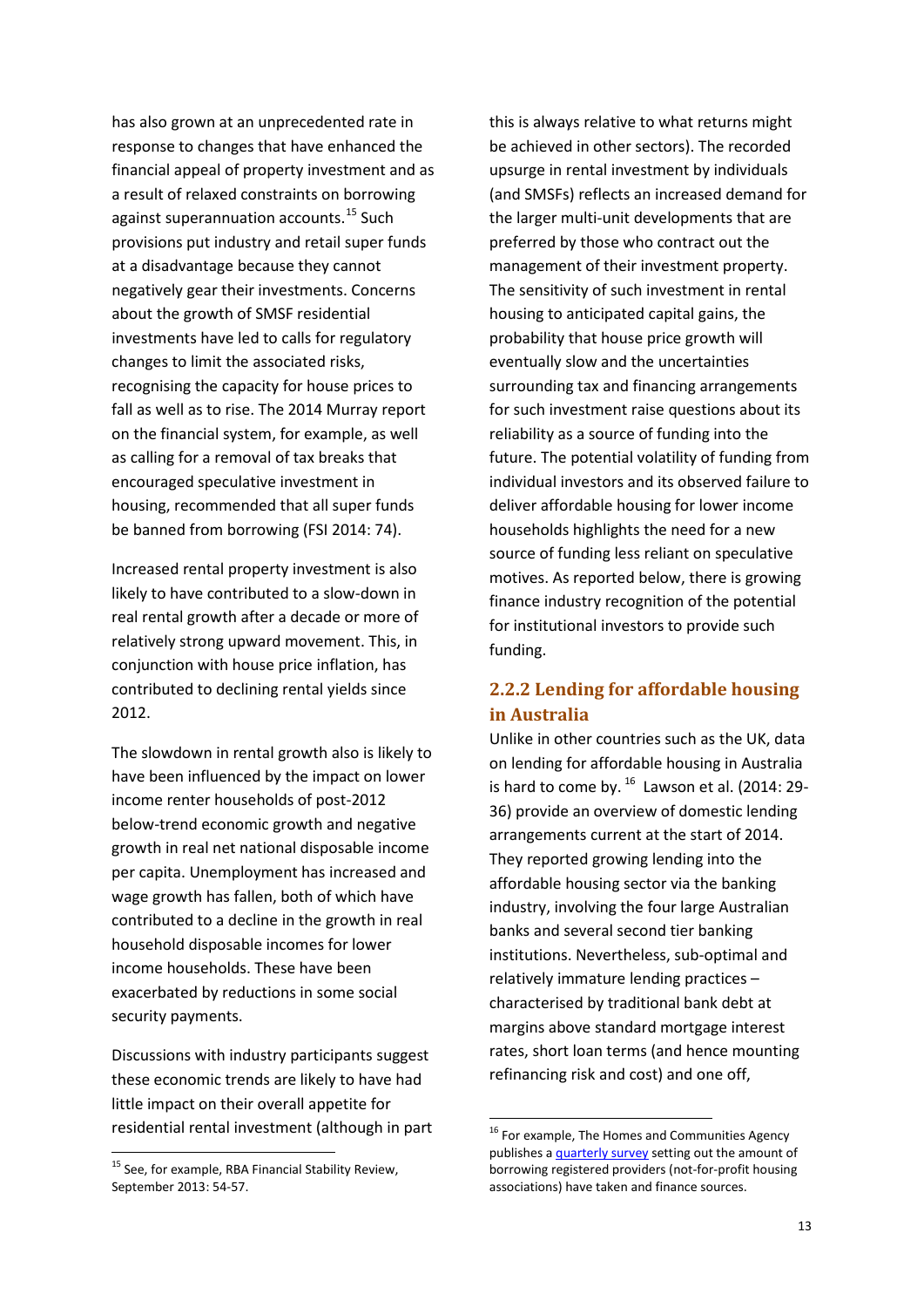fragmented and lengthy fund raising processes – were the norm.

In October 2014, reputedly the largest deal for debt funding into the sector to date, which took three years to finalise, was announced by Westpac Institutional Bank: a \$61m loan [facility to SGCH Ltd,](http://www.theaustralian.com.au/national-affairs/state-politics/westpacs-2bn-to-help-public-housing-turn-private/story-e6frgczx-1227100339486) a large NSW-based community housing provider, for the development of 275 new homes. This deal involves the bank financing developments by a newly created special purpose vehicle (SPV) on a renewable three year term. The lending is cash flow and non-recourse based, and has backing from the NSW Land and Housing Corporation (LAHC). $^{17}$  $^{17}$  $^{17}$  The loan is also supported by security held over both existing and new assets vested in the SPV.

As reported in our previous study, (Milligan et al. 2013a: 35) a collective of eight larger Australian community housing providers (CHPs) is in continuing negotiation with a banking institution and an intermediary to develop a residential asset-backed bond for their industry. However, the termination of NRAS was a major setback for this initiative. Consequently, public housing asset transfers to CHP balance sheets and/or other forms of credit support will be essential pre-conditions for such an initiative (interview, banking intermediary official). Confirming that financing arrangements are crucial, Australia's leading CHPs have identified a lack of largescale structured financing and associated institutional support as the main factors constraining their sector's potential to emulate international success in affordable housing production (Milligan et al. 2015).

### <span id="page-13-0"></span>**2.3 International experience**

As many Western governments have reduced their direct investment in housing provision, additional measures have been widely adopted to reduce the impact of that change. These also complement other continuing forms of public policy support for affordable housing such as: rent assistance/housing benefit, government land provision, 'soft' public loans, guarantees, and planning policy support.

The primary and interconnected rationales for the widespread development of so-called 'innovative financing measures' are derived from aims to:

- Reduce direct public expenditure
- Mobilise the very evident capacity of the private market, increase the volume of funds available and promote fund-raising efficiency
- Create a long-term market in tradeable investment (liquidity) in residential assets
- Reduce the cost of funds through lowering risk profiles, real or perceived, and
- Create a competitive and sustainable market in residential investment (drawing on multiple – debt & equity – sources of funding, both national and international).

Longer term investment in rental housing by arm's length investors may also have flow-on benefits for investors and consumers, including fostering professional tenancy management firms and providing greater tenant stability (than occurs when investors are motivated partly by realisation of opportunistic capital gains) (Crook & Kemp 2011).

Some of the measures in this realm, such as the US Low Income Housing Tax Credit are long established and remain operational,

<span id="page-13-1"></span> $17$  The terms of LAHC backing are set out in a  $tripartite$ </u> [deed of agreement.](http://www.housing.nsw.gov.au/NR/rdonlyres/F965C234-4CC4-4E88-8414-C79C5D3991AC/0/AgreementTripartiteDeedNationalRegulationChanges.pdf) They include an orderly process for relocating tenants before any foreclosure move, which aims to address a key investor concern about reputational risk arising from eviction of tenants.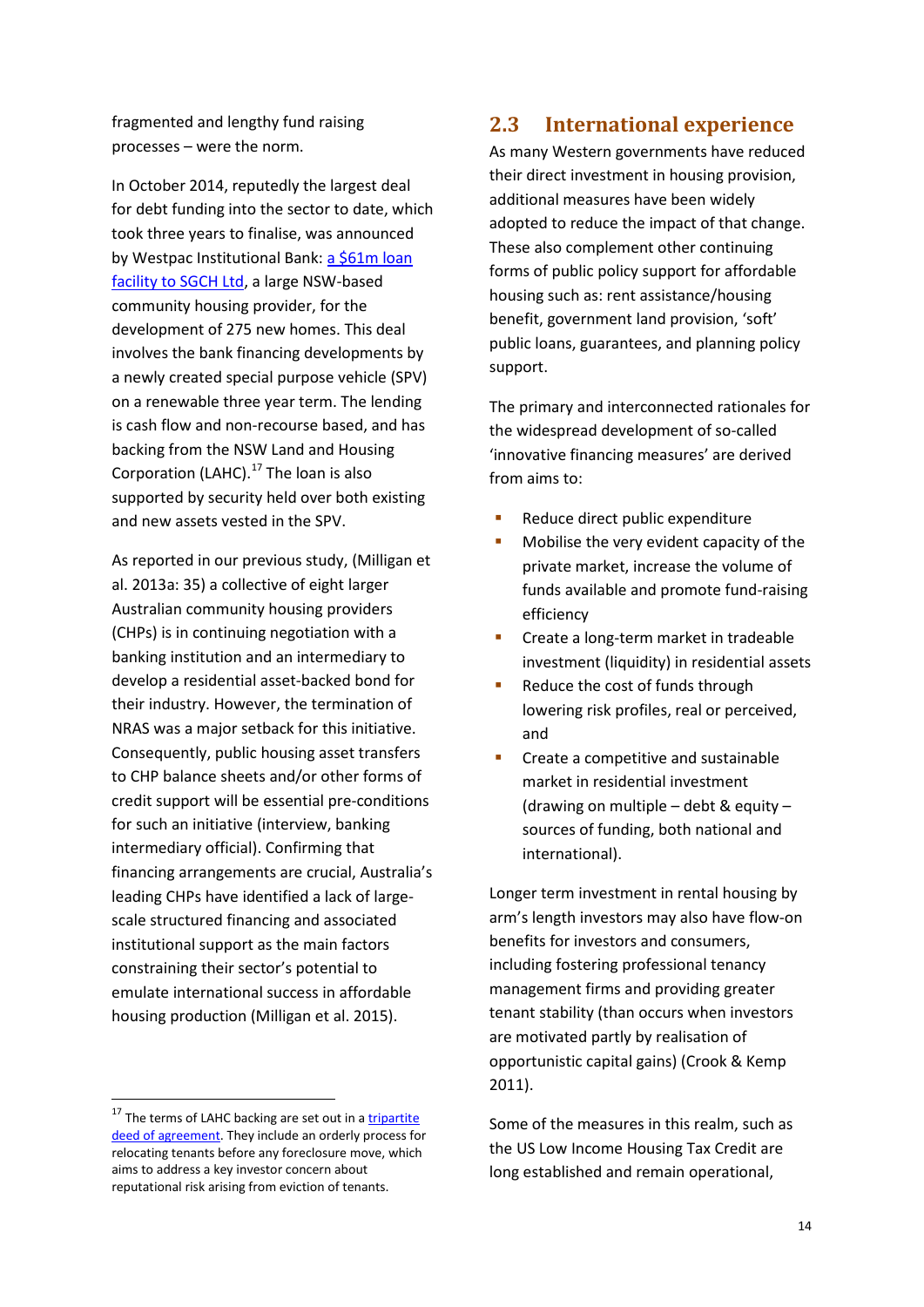proving their durability. Others are more recent having been designed specifically for the post-GFC financial environment. Previous AHURI-funded research provides a consolidated record of relevant international financing initiatives judged potentially adaptable to the Australian context.<sup>[18](#page-14-2)</sup> In a recent international review of innovative financing of affordable housing, the Australian NRAS initiative was one of the six schemes selected as having potential applicability in the UK (Gibb et al. 2013). NRAS features highlighted as desirable included: the scale on offer; having a competitive subsidy (among different investor classes); and the flexibility engendered through allocations to both low and moderate income groups.

#### <span id="page-14-0"></span>**2.3.1 Recent UK developments**

As highlighted in our previous study<sup>[19](#page-14-3)</sup> and by Professor Williams in presentations made during his recent Australian visit, the UK in particular has seen mounting interest in generating an institutionally financed rental sector. A flurry of parliamentary, government, industry and academic reports attests to this $^{20}$  $^{20}$  $^{20}$ along with specific government initiatives,<sup>[21](#page-14-5)</sup>

- Lloyds Banking Group (2015[\) Report of the](http://www.lloydsbankinggroup.com/globalassets/documents/media/press-releases/lloyds-banking-group/2015/150128-housing_commission_report.pdf)  [Lloyds Banking Group Commission on Housing](http://www.lloydsbankinggroup.com/globalassets/documents/media/press-releases/lloyds-banking-group/2015/150128-housing_commission_report.pdf)
- <span id="page-14-6"></span> Legal and General (2014) Let's House Britain, UK Housing Crisis Repor[t 2014,](http://www.lgim.com/library/property/lets_house_britain_report.pdf) Legal and General, London
- KPMG in partnership with Shelter (2014) [Building the homes we need: A Programme for](http://www.shelter.org.uk/__data/assets/pdf_file/0019/802270/Building_the_homes_we_need_-_a_programme_for_the_2015_government.pdf)  [the 2015 Government;](http://www.shelter.org.uk/__data/assets/pdf_file/0019/802270/Building_the_homes_we_need_-_a_programme_for_the_2015_government.pdf) London: KPMG
- Scanlon, K., Whitehead, C., Williams, P. & Gibb, K. (2013[\) Building the Rented Sector in Scotland,](http://www.homesforscotland.com/Portals/HomesForScotland/BRS/BRS%20Report_v6.pdf) Homes for Scotland, Edinburgh
- The Montague Report (2012) Review of the [barriers to institutional investment in private](https://www.gov.uk/government/uploads/system/uploads/attachment_data/file/15547/montague_review.pdf)  [rented homes,](https://www.gov.uk/government/uploads/system/uploads/attachment_data/file/15547/montague_review.pdf) London: Department of Communities and Local Government

as highlighted in Box 2. All of these reports, developed by a cross-section of stakeholders (substantially from the private sector), have a common focus on the need for institutional financing to stimulate new rental housing supply. This is seen as having the potential to provide substantial long-term housing funding, with a good match between inflationlinked rents and the payments due on the pensions these funders provide. Many such institutions already have exposure to UK housing via housing association bond finance and private placements and this is now being extended with equity investment (Milligan et al. 2013b). The expectation is that this will continue to grow.<sup>[22](#page-14-6)</sup>

#### <span id="page-14-1"></span>**Industry-led initiatives**

1

Largely independent of government moves to promote such investment (see Box 2), the past few years have seen a growing range of 'build to rent' projects involving collaborations between larger housing associations and institutional players to develop *market rental* accommodation at scale. Participating associations have included Genesis, L&Q Group, Notting Hill, Places for People, Sovereign and Thames Valley Housing (TVH). Prominent among investor partners have been Aviva, Legal and General and M&G Investments. [23](#page-14-7)

<span id="page-14-2"></span> $18$  See especially Lawson et al. (2010; 2012; 2014); Lawson (2013) and Milligan et al. (2013b)<br> $^{19}$  See Milligan et al. (2013b:20-26)

<span id="page-14-4"></span><span id="page-14-3"></span><sup>&</sup>lt;sup>20</sup> Prominent among recent independent reports promoting new financing options are:

<span id="page-14-7"></span><span id="page-14-5"></span> $21$  A summary of UK government's initiatives can be found in Wilson (2014). As further background see Williams et al. (2011)

<sup>&</sup>lt;sup>22</sup> In the most recent deal, [Legal and General](http://files.shareholder.com/downloads/LGEN/4049282404x0x812066/D69501F3-9AF5-483D-BEA2-0265ADCB9C73/PRS_LGC_Walthamstow_Final.pdf) has announced its first investment in the UK Private Rental Sector (PRS) market and plans to become a major owner of rented accommodation; seeing it as an ideal new institutional asset class for long term investors, and with an appetite to invest up to £1bn in the sector. Legal & General Capital (LGC), the principal investment division of the Group, has acquired an initial £25m regeneration site at Walthamstow in London to build and rent over 300 flats.

<sup>&</sup>lt;sup>23</sup> Projects involving these players are extensively reported in the UK journals 'Inside Housing' and 'Social Housing'. Among initiatives additional to collaborations involving institutional entities and housing associations has been the recent Countrywide/Hermes [announcement](http://www.countrywide.co.uk/news/2014/countrywide-and-hermes-partner-in-order-to-create-the-uk-s-pre-eminent-residential-property-fund/) of a PRS investment fund.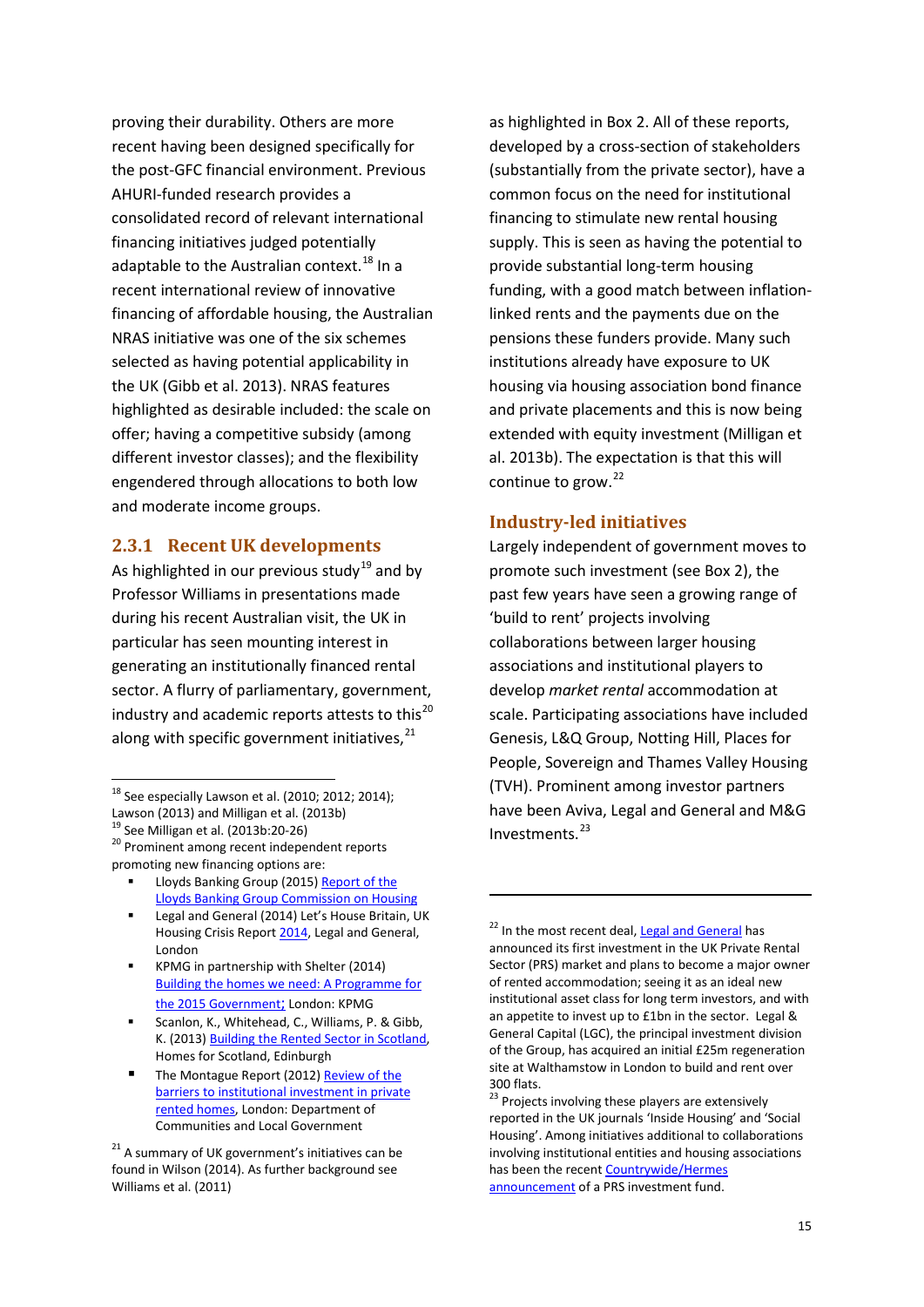Launched in 2012 and planned to involve the development of 1,000 market rental homes in and around London over three years[, Thames](https://www.be.unsw.edu.au/content/seminar-riding-wave-grant-profit-and-future-housing-associations-england-case-fizzy-living)  [Valley Housing's Fizzy Living](https://www.be.unsw.edu.au/content/seminar-riding-wave-grant-profit-and-future-housing-associations-england-case-fizzy-living) project is a collaboration between this West Londonbased housing association and the sovereign wealth fund of Abu Dhabi, projected as generating a 5% net yield. [24](#page-15-0) All profits are earmarked to cross-subsidise affordable housing which remains TVH's main business (Reeves 2014).

Among the other housing associationinstitutional investor collaborative models, which are now proven concepts, is the arrangement where an association initially funds and develops a project, with an institutional entity being engaged to refinance the scheme upon practical completion, acquiring the freehold property equity but leasing it back to the association which then functions as the long term manager (see Pawson & Milligan 2013).

It should be emphasised that the collaborations cited above relate to market rental products rather than affordable housing. While possibly benefiting from scale efficiencies in procurement and/or management, they are essentially unsubsidised projects, developed without any significant government assistance. Adapting models of the kinds referenced above to generate *affordable housing* would of course normally require significant government subsidy and/or credit enhancement.<sup>[25](#page-15-1)</sup> However, they highlight the potential to separate ownership from management and

help providers to avoid locking up capital which can be usefully employed undertaking more development.

Given their very large size and financially robust status, the UK housing associations engaged in market rental schemes are also incomparable with Australia's still fairly small and typically asset-poor community housing organisations (true of even the largest operators). However, while lacking the assetbacked capacity to raise development finance enjoyed by such UK counterparts, Australian CHPs are developing a strong housing management track record, potentially equipping them to play the scheme management role in equivalent collaborations. Indeed, post 2012 several of the larger CHPs entered into 'fee-for-service' management arrangements with NRAS investors (Milligan et al. 2015).

The UK 'build to rent' projects in which housing associations play a leading role are, it must be acknowledged, of indirect rather than direct relevance to affordable housing provision in Australia. The recent emergence of such projects nevertheless demonstrates the practical feasibility of institutionally financed new build rental housing developed at scale (e.g. in terms of generating acceptable rates of return), as well as illustrating the real appetite for such involvement among diverse types of institutional entities.

<span id="page-15-0"></span><sup>&</sup>lt;sup>24</sup> Source: Riding the wave? Grant, profit and the future [of housing associations in England; the case of Fizzy](https://www.be.unsw.edu.au/content/seminar-riding-wave-grant-profit-and-future-housing-associations-england-case-fizzy-living)  [Living;](https://www.be.unsw.edu.au/content/seminar-riding-wave-grant-profit-and-future-housing-associations-england-case-fizzy-living) UNSW seminar presentation by Peter Williams, 22 October 2014

<span id="page-15-1"></span><sup>25 2013</sup> changes to NRAS rules had triggered the emergence of for-profit / not-for-profit collaborations supplying affordable housing in Australia but their further development has been impeded by the cancellation of that scheme (Milligan et al. 2015: 25).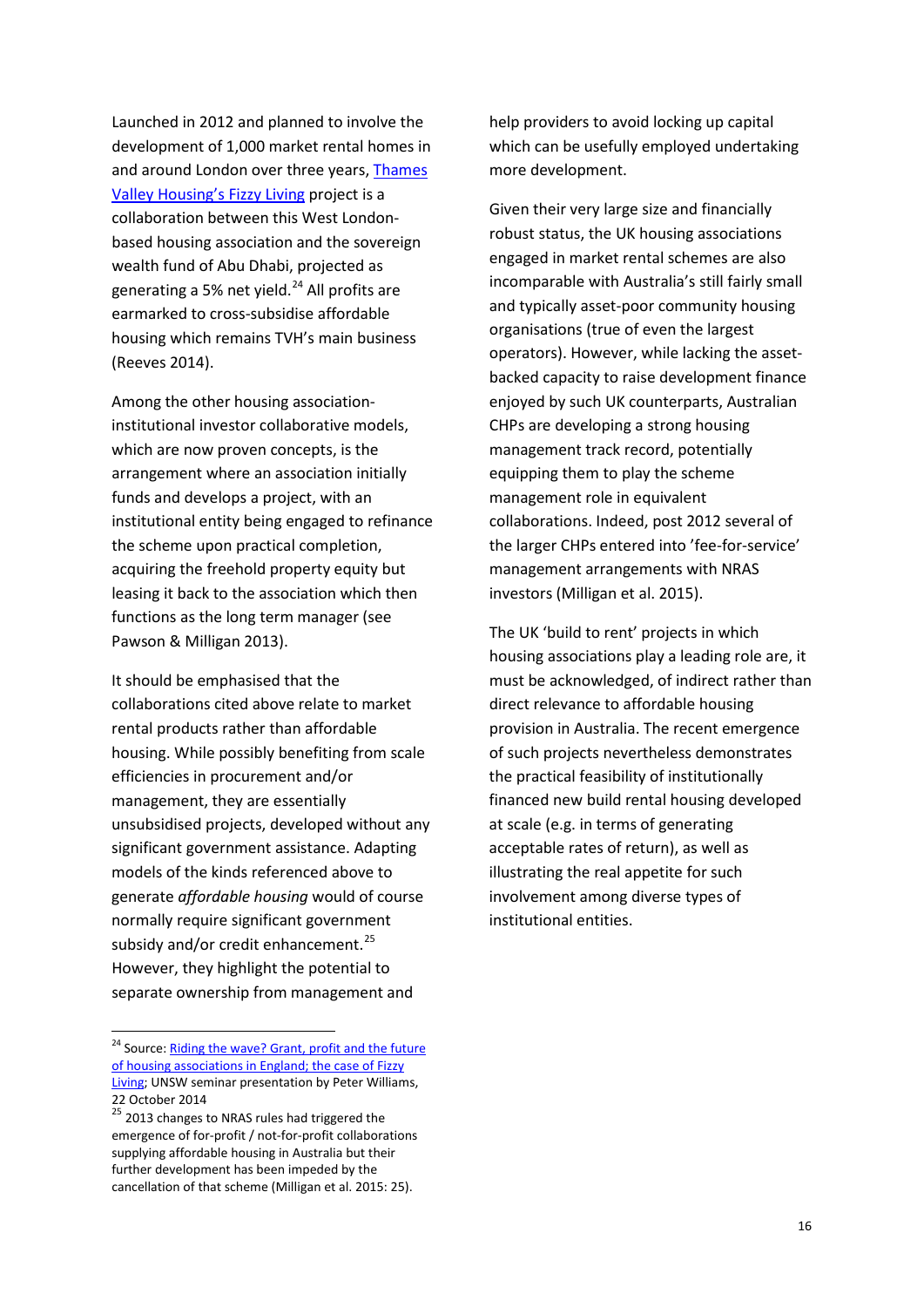#### <span id="page-16-1"></span><span id="page-16-0"></span>**BOX 2: RECENT UK POLICY AND INDUSTRY INITIATIVES TO ATTRACT PRIVATE INVESTMENT IN AFFORDABLE HOUSING**

| <b>Initiative</b>                                                             | <b>Purpose</b>                                                                                                                                                                                                                                                                                                                                                                                                                                                                                                                                                                                                                                                                                                                                                                                                                                                                                          | <b>Impact</b>                                                                                                                                                                                                                                                                                                                                                                                                                                                                                                                                                                                                                                                                                                                                                                                                                                                                                                                                                                                                     |
|-------------------------------------------------------------------------------|---------------------------------------------------------------------------------------------------------------------------------------------------------------------------------------------------------------------------------------------------------------------------------------------------------------------------------------------------------------------------------------------------------------------------------------------------------------------------------------------------------------------------------------------------------------------------------------------------------------------------------------------------------------------------------------------------------------------------------------------------------------------------------------------------------------------------------------------------------------------------------------------------------|-------------------------------------------------------------------------------------------------------------------------------------------------------------------------------------------------------------------------------------------------------------------------------------------------------------------------------------------------------------------------------------------------------------------------------------------------------------------------------------------------------------------------------------------------------------------------------------------------------------------------------------------------------------------------------------------------------------------------------------------------------------------------------------------------------------------------------------------------------------------------------------------------------------------------------------------------------------------------------------------------------------------|
| <b>UK private rental</b><br>and affordable<br>housing debt<br>guarantees 2013 | Under the UK-wide Housing Guarantee Schemes, the UK Government<br>provides a guarantee to support debt raised by borrowers to develop<br>additional affordable and market rental housing. There are separate<br>guarantee schemes for affordable housing and market rental projects. The<br>maximum value of guarantees across both schemes is £10billion, of which<br>each has been allocated £3.5bn initially, with £3.0bn held in reserve.<br>The schemes aim to attract investors seeking a stable long-term return on<br>debt finance without exposure to residential property risk.<br>In 2013 a delivery partner, The Housing Finance Corporation Limited (THFC)<br>was appointed as operational manager of the Affordable Housing Guarantee<br>Program (AGHP).<br>Effectively that scheme is using the government's fiscal credibility to reduce<br>the cost of borrowing for housing providers | Announced In January 2014, the first deal involved £500m investment,<br>secured through an agreement with the European Investment Bank, to<br>deliver up to 4,300 new affordable rental homes <sup>26</sup><br><b>Conditions included:</b><br>Minimum Ioan size £5 million.<br>п<br>Minimum property security value not less than 115% of the loan on<br>г<br>an Existing Use Value-Social Housing (EUV-SH) basis.<br>Net Annual Income from charged security not less than 100% of<br>п<br>annual interest payable on the loan.<br>An annual administration fee equal to 0.10% (indexed) of the loan<br>amount.<br>Subsequently an inaugural AGHP £208m government-guaranteed bond<br>issuance achieved a margin of 37 bps for a further 13 associations with an<br>all-in cost of funds 3.764% (3.93% with fees) and with a 28 year term. This<br>was competitive with other government backed funding although some<br>UK Housing Associations are able to raise funds without guarantee for<br>similar rates. |
| <b>UK Housing</b><br><b>Association bond</b><br>issues                        | UK housing associations have since 1988 raised funds by taking on bank debt<br>and by issuing bonds that typically are bought by institutional investors. Bond<br>financing $-$ typically priced at a margin over the 10 year gilt rate $-$ has<br>expanded post-GFC as a consequence of banks retreating from the long-term<br>debt market                                                                                                                                                                                                                                                                                                                                                                                                                                                                                                                                                             | Total bond issuance for 2010-11 was less than £1 bn. In 2011-12 this<br>figure rose to £1.5 bn. In 2014 the Homes and Communities Agency (HCA)<br>reported that the sector's borrowing facilities in Q3, 2014 totalled<br>£74.5bn, 75% of which was bank loans, thus suggesting bond issuance<br>plus private placements now stood at £18.6bn. New facilities arranged in<br>the quarter totalled £1.7bn with capital market funding, including private<br>placements, contributing 73% of the new funding in the quarter.                                                                                                                                                                                                                                                                                                                                                                                                                                                                                        |

 $^{26}$  Fund recipients included Devon & Cornwall Housing Limited (£85 million/887 homes), Hexagon Housing Association £12.5 million/74 homes ; First Wessex £88 million/589 homes; Great Places,£50 million/674 homes; Wales and West Housing, £25 million/251 homes; Adactus, £27 million/344 homes; Home group £61 million/642 homes; and Paradigm £65 million/594 homes.

<sup>27</sup> [HCA Quarterly surveys](https://www.gov.uk/government/publications/quarterly-survey-for-q2-july-to-september-2014-to-2015)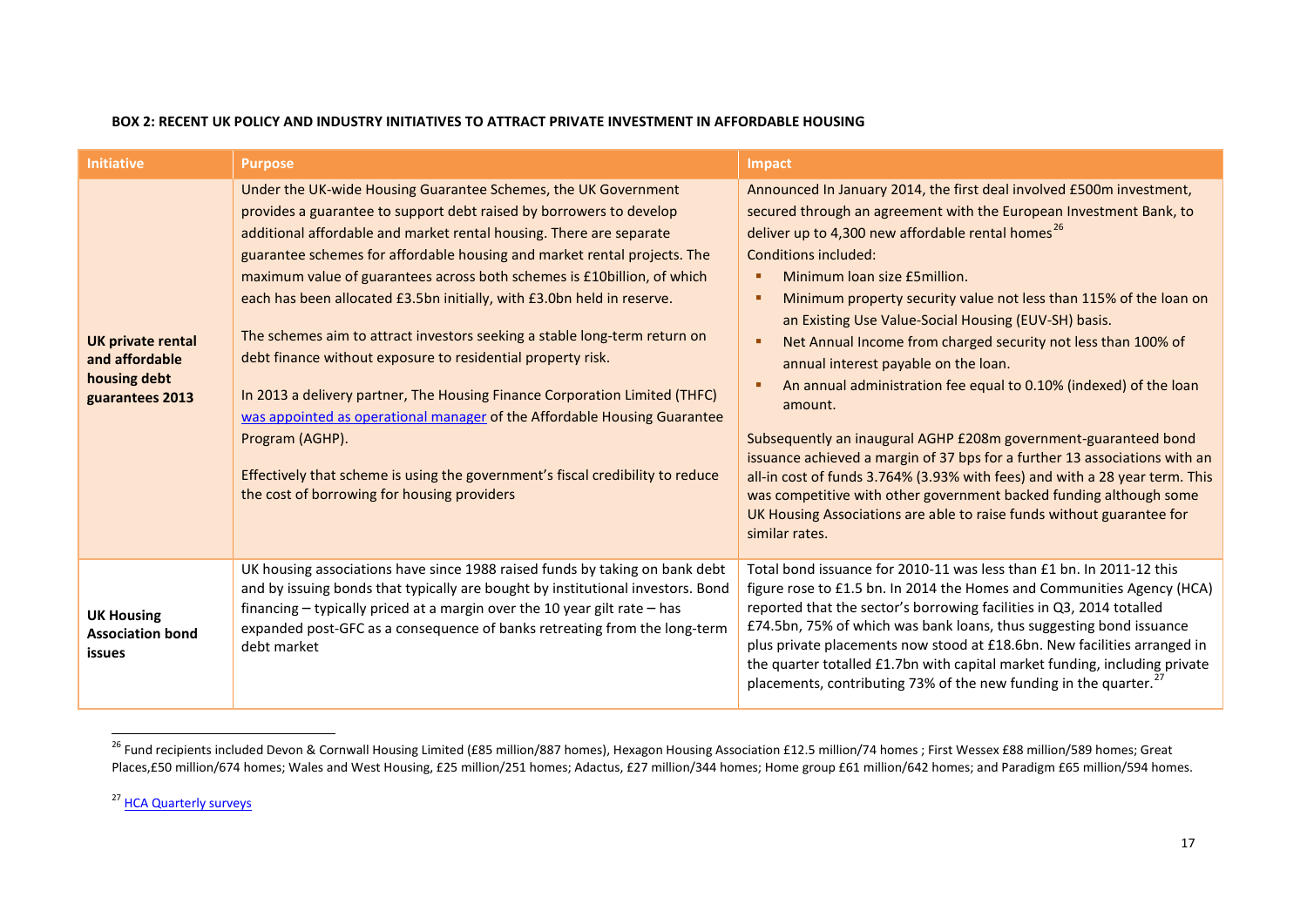| <b>Initiative</b>                                              | <b>Purpose</b>                                                                                                                                                                                                                                                                                                                                                                                                                                                                                                                                                                                                                                                                                                                                                                                                   | Impact                                                                                                                                                                                                                                                                                                                                                                      |
|----------------------------------------------------------------|------------------------------------------------------------------------------------------------------------------------------------------------------------------------------------------------------------------------------------------------------------------------------------------------------------------------------------------------------------------------------------------------------------------------------------------------------------------------------------------------------------------------------------------------------------------------------------------------------------------------------------------------------------------------------------------------------------------------------------------------------------------------------------------------------------------|-----------------------------------------------------------------------------------------------------------------------------------------------------------------------------------------------------------------------------------------------------------------------------------------------------------------------------------------------------------------------------|
| <b>London Housing</b><br><b>Bank</b>                           | Reflecting the shift in responsibility for government housing funding from<br>central government to the Greater London Authority in 2014, details were<br>released of a proposed London Housing Bank. The Bank aimed to gear up on<br>the finance provided and facilitate the purchase of market homes off-plan<br>and to incentivise developments by offering funding guarantees. Future<br>funding would come from a range of sources, including the public sector and,<br>potentially, institutional investors.<br>Under a <i>funding prospectus</i> published in September 2014 the GLA made a<br>£200m loan available for intermediate rent to lever in a further £466m of<br>investment. In a second round a further £180m loan was made available for<br>shared ownership with the aim of raising £1.2bn. | The two rounds of funding aim to support 4,000 intermediate rental and<br>4,000 shared ownership homes. Early indications are positive in terms of<br>this getting off the ground and, for example, bidding for the London<br>Housing Bank funding for the 'Intermediate Rent' product is open until<br>early May. Funding allocations will be announced later in the year. |
| <b>National Housing</b><br><b>Trust (NHT) Scotland</b><br>2010 | The Scottish Government, with support from the Scottish Futures Trust (SFT),<br>developed the original NHT model for councils and developers. This<br>leveraged private sector funding and council borrowing to deliver homes for<br>intermediate rent (i.e. with rents pitched between social housing and market<br>levels). Limited Liability Partnerships (LLPs) were set up to do this and<br>purchase the homes produced paying between 65% and 70% of an agreed<br>purchase price to the developer up-front. This was funded by participating<br>councils offering loans to the LLPs in their area. The remaining 30% to 35% of<br>the purchase price was contributed by the developer as a mixture of loan<br>funding and equity investment.                                                              | By 2014 agreements had been struck with 15 developers for the delivery<br>of over 1,250 homes across 10 council areas. Almost 800 homes have<br>been completed, with more in the pipeline.                                                                                                                                                                                  |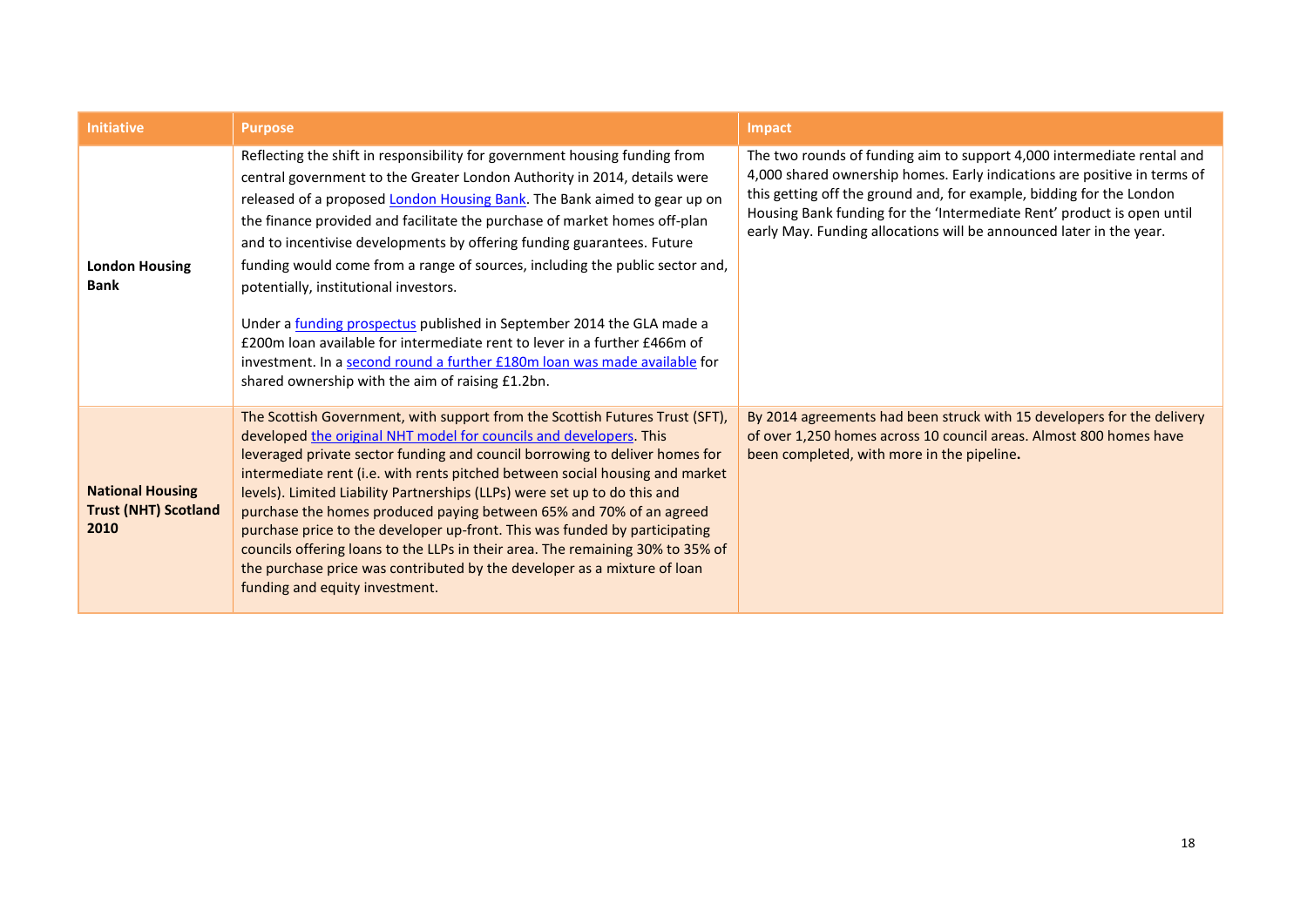#### <span id="page-18-0"></span>**2.3.2 Other developments of interest**

There have also been developments in sectors other than housing with potential applicability. By far the largest such activity in both the UK and Australia is the governmentled, privately financed boom in infrastructure partnerships, especially for transport. Such projects are often based on government investing directly into a government-owned SPV initially and selling off later to private financiers on the basis of demonstrated cash flows generated by the completed facility. Our latest industry consultations reaffirmed that forms of infrastructure provision offering long-term revenue can be readily financed by the institutional sector.

This position informed the recommendation in our previous report that rental housing could be presented as an infrastructure-styled investment that can offer an acceptable riskadjusted investor return from rental revenue (Milligan et al. 2013a: 8). As yet, however, the more powerful argument has been for building investment in transport infrastructure, like roads and ports. Accordingly, government recognition of affordable rental housing supply as infrastructure remains to be seen.

<span id="page-18-1"></span>Another recently strong international policy trend in housing finance has been greater use of government guarantees to attract preferred private investment. As set out in Box 2 above, UK governments (England and Scotland) have shown the way recently in innovating around guarantees for provision of private and affordable rental housing supply. Lawson (2013) reviews the case for guarantees and outlines the ways that various forms of guarantees have been used to back affordable housing financing in seven countries.

There have also been fund raising developments in the local government sector that could establish a precedent for the affordable housing sector, if the latter could emulate the quality and scale of assets and cash flows that pertain in the former. Local government led initiatives include:

- **The [UK Municipal Bond Agency](http://www.local.gov.uk/documents/10180/11531/Municipal+Bonds+Agency+QA+Jun+14+-+final.pdf/8ec7febc-eefb-449c-9dde-10e60f9bfb17).**<sup>[28](#page-18-1)</sup> This is an independent company owned by local government shareholders that aims to reduce the financing costs of local governments through aggregating capital market funds (by issuing bonds) and sourcing other finance, such as from banks, pension funds or insurance companies, and offering a first loss guarantee. Initial fund raising efforts are underway. Councils and their local Housing Associations are expected to be able to use a share of the funds raised for housing developments. Pooling of lending requirements by this means helps to create the scale that is needed to attract institutional investment.
- A similar model is the **[New Zealand Local](http://www.lgfa.co.nz/files/documents/1406%20LGFA%20Annual%20Report%20FINAL.pdf)  [Government Funding Agency.](http://www.lgfa.co.nz/files/documents/1406%20LGFA%20Annual%20Report%20FINAL.pdf)**  Established in 2012 this had issued NZ\$3.7 billion in loans to municipal members by end FY 2014 when loan costs had reached 15 basis points above the government bond rate.
- A 2014 Auckland City Council announced a plan to support fund raising specifically for affordable housing supply through pooling investor funds and offering a NZ\$6 million equity funding commitment. While initially aimed at philanthropic investors, the **[Auckland](http://communityhousing.org.nz/files/6914/1893/8074/Housing_Bonds_FAQ_Dec2014.pdf)  [Housing Bond](http://communityhousing.org.nz/files/6914/1893/8074/Housing_Bonds_FAQ_Dec2014.pdf)** has demonstration potential. An arms-length not-for-profit

<sup>&</sup>lt;sup>28</sup> This builds on the much longer running Swedish [Kommunivest](http://www.kommuninvest.org/) set up in 1986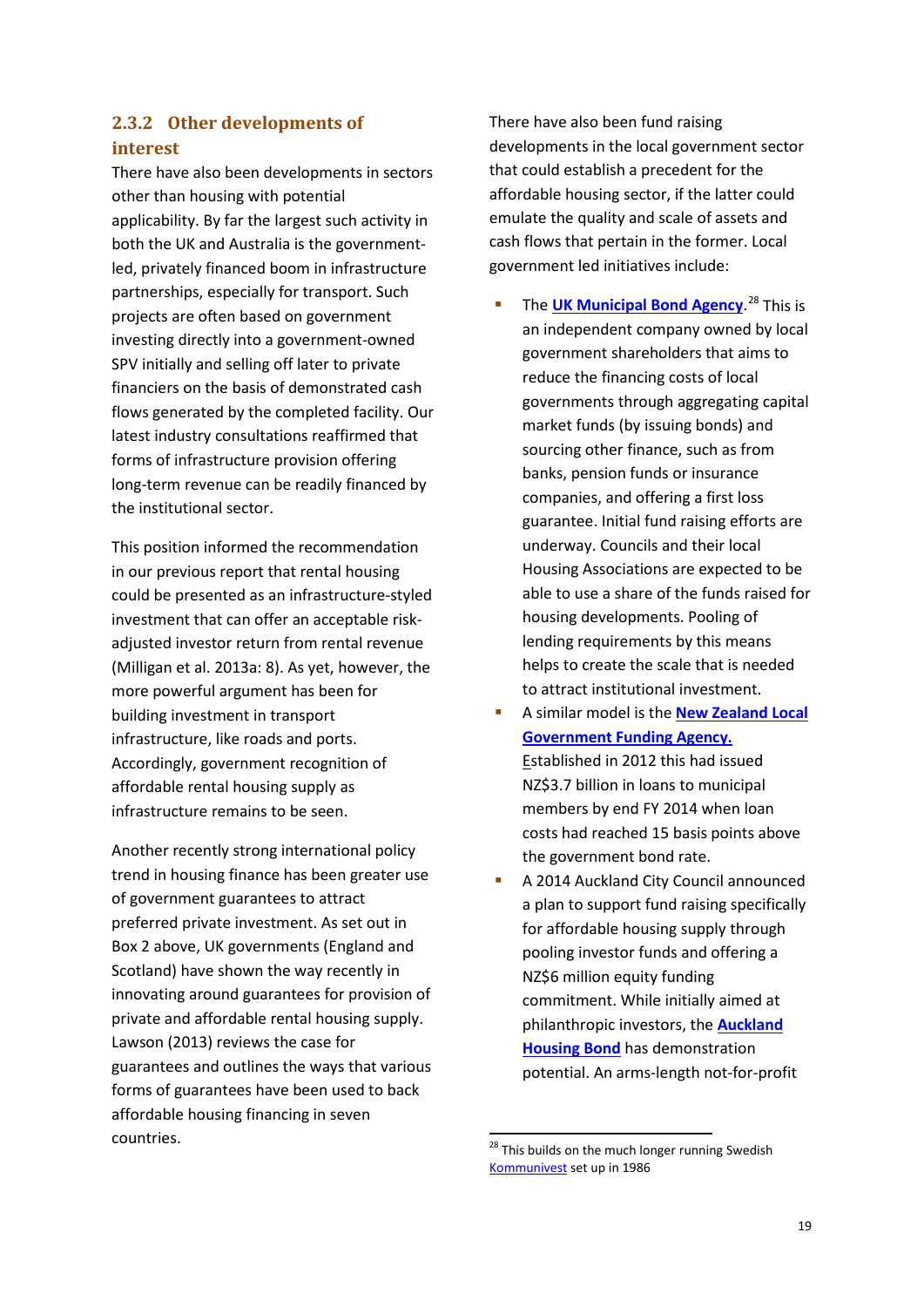fund-raising agency is being established for the purpose.

**The Victorian Local Government Funding** Vehicle (LGFV). Established with 30 local council members, [2014 saw their](http://www.smh.com.au/business/councils-pioneer-200-million-bond-20141106-11i0bm.html) launch [of a \\$200 million bond](http://www.smh.com.au/business/councils-pioneer-200-million-bond-20141106-11i0bm.html) to be sold to a mix of domestic and international investors. This will enable participating councils to replace some of their traditional bank borrowings with lower cost debt capital markets' funding. A [national collective](http://www.regional.gov.au/local/lgifr/files/national-financing-authority-for-local-government-options-assessment-20130416.pdf)  [financing authority for local government](http://www.regional.gov.au/local/lgifr/files/national-financing-authority-for-local-government-options-assessment-20130416.pdf) has been recommended for Australia.

# <span id="page-19-0"></span>**3 INDUSTRY INSIGHTS POST-2012**

Investment experts participating in this study emphasised the continuing significance of the four key barriers to institutional appetite for investing in rental housing that were identified in our 2012 investigation (see Box 1). Equally, however, there was growing recognition of the problems caused by poor housing affordability. While those from industry superannuation funds and major banks indicated ongoing interest in the issue and associated opportunities, several also emphasised fatigue and frustration in dealings with government, and some previously enthusiastic and optimistic informants declining to participate in this study. The industry mood is summed up by the following comments:

*This really started about a year ago …some of our funds are very close to their members who are now telling them that housing has become a big problem* (interview, industry peak body).

*We've spent time getting to know who the affordable housing businesses are and how the regulation works around these entities* …*With NRAS gone, we're still talking to* 

*people about how we might [make an investment in rental housing] but are we working on any [possible models]? – No… It's been a bit of a frustrating ride really because we've spent quite a bit of time on this…*(interview, industry superannuation fund investment manager).

*The private sector is still willing to do equity and the banks are still willing to do debt on the right conditions* (interview, senior banking official).

Below we summarise prevailing views on the main industry-perceived barriers and possible ways of overcoming these as they emerged from our latest round of interviews and meetings.

## <span id="page-19-1"></span>**3.1 Risk return equation**

Institutional investors are seeking yields comparable with other asset classes (such as commercial real estate investment trusts, residential mortgage-backed securities) and offering predictable (guaranteed) long-term returns. Extensive industry modelling stimulated by NRAS has demonstrated that, to meet affordability goals, risk-adjusted returns required by institutional investors (to match other investment options) cannot be met without a financial incentive to boost returns and some form of credit enhancement to commensurately reduce risk.

*The government change regarding NRAS has severely impaired some of the strategies we were looking at …There has to be an incentive, whether it's along the lines of NRAS or otherwise, there has to be some incentive and there has to be a market [for tradeable debt]* (interview, industry superannuation fund investment manager).

The reluctance of institutional investors to take residential development or property risk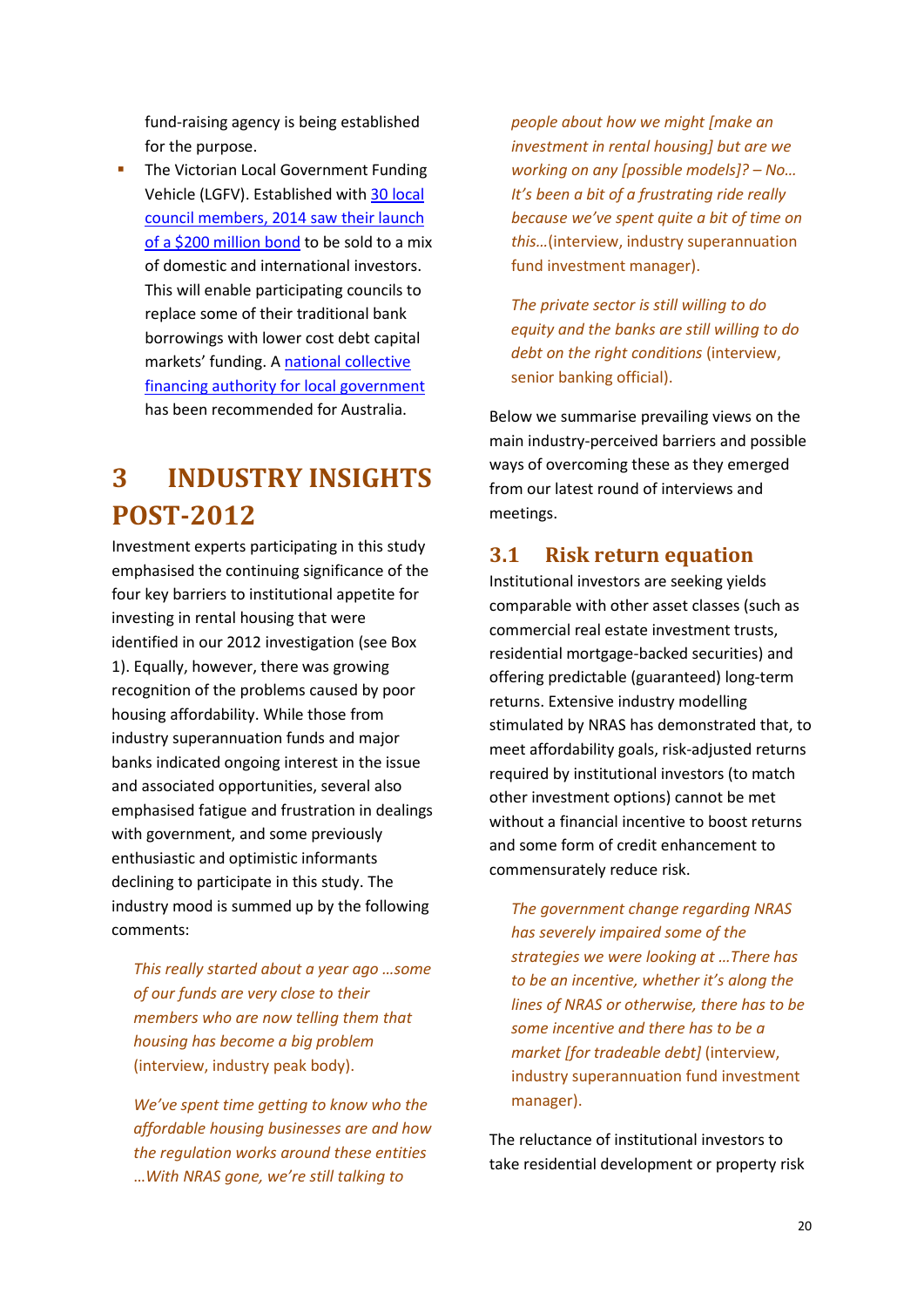was also reiterated, along with a viewpoint that the superannuation industry may already be overexposed to property, such as through equities held in development companies and (mortgage-issuing) banks.

> *From an equity point of view the question of an appropriate return for the level of risk is far, far more acute than in relation to debt* (interview, industry superannuation fund investment manager).

This is an on-going difficulty where affordable housing is perceived by investors as a property asset, rather than as a cash flow profile. Thus, as first advocated in our 2012 research, structuring rental housing investment on the basis of infrastructure financing principles – matching cash flow from revenue to a fund's liabilities over a defined period – should be promoted as the preferred way forward because this will best convey the lower risk and, thus, lower return nature of the product.

This has specific implications for how government policy is shaped to support *both* the construction and operating phases of affordable housing provision, as explained in more detail in our previous research (Milligan et al. 2013a: 45-47). In summary, the strategy needs to involve government actions to derisk construction (such as site assembly and planning support and, perhaps, a revolving construction fund for not-for-profit developers) and, following investor take-out of a portfolio of completed properties, some form of subsidy support and possibly revenue guarantee to lower investor yield expectations. Once a market in residential rental dwellings develops and becomes more competitive, government could step back from some of these provisions.

## <span id="page-20-0"></span>**3.2 Scale**

While several participating institutional investors recognised the attraction of a debt product with yield based entirely on rental return, problems related to deal size remain.

> *Getting scale is also crucial. We wouldn't do anything for less than \$150 million and as part of diversification while at the same time managing any reputational risk* (interview, industry superannuation fund investment manager).

*The Deal size needs to be \$50m to \$75m for an individual large investor and each one doesn't want to own more than 10% of the fund. Thus a \$1billion investment opportunity would be a good starting point* (interview director, investment intermediary).

For scalable deals to achieve adequate returns, governments also need to offer more policy consistency, especially as regards taxation settings.

*A significant outstanding issue is streamlining and standardising tax treatment. All [organisation's] schemes have tax avoidance structures which require individual rulings* (interview, senior banking official).

*A key issue for large-scale investors is jurisdictional differences in, and the cost of, state taxes [stamp duty and land tax]*  (interview, director investment intermediary).

Achievement of investor interest and scale will also be assisted by promoting liquidity. A forthcoming AHURI report will confirm the domestic industry's desire for effective residential property investment vehicles designed to suit Australian investment conditions (Newell et al. 2015).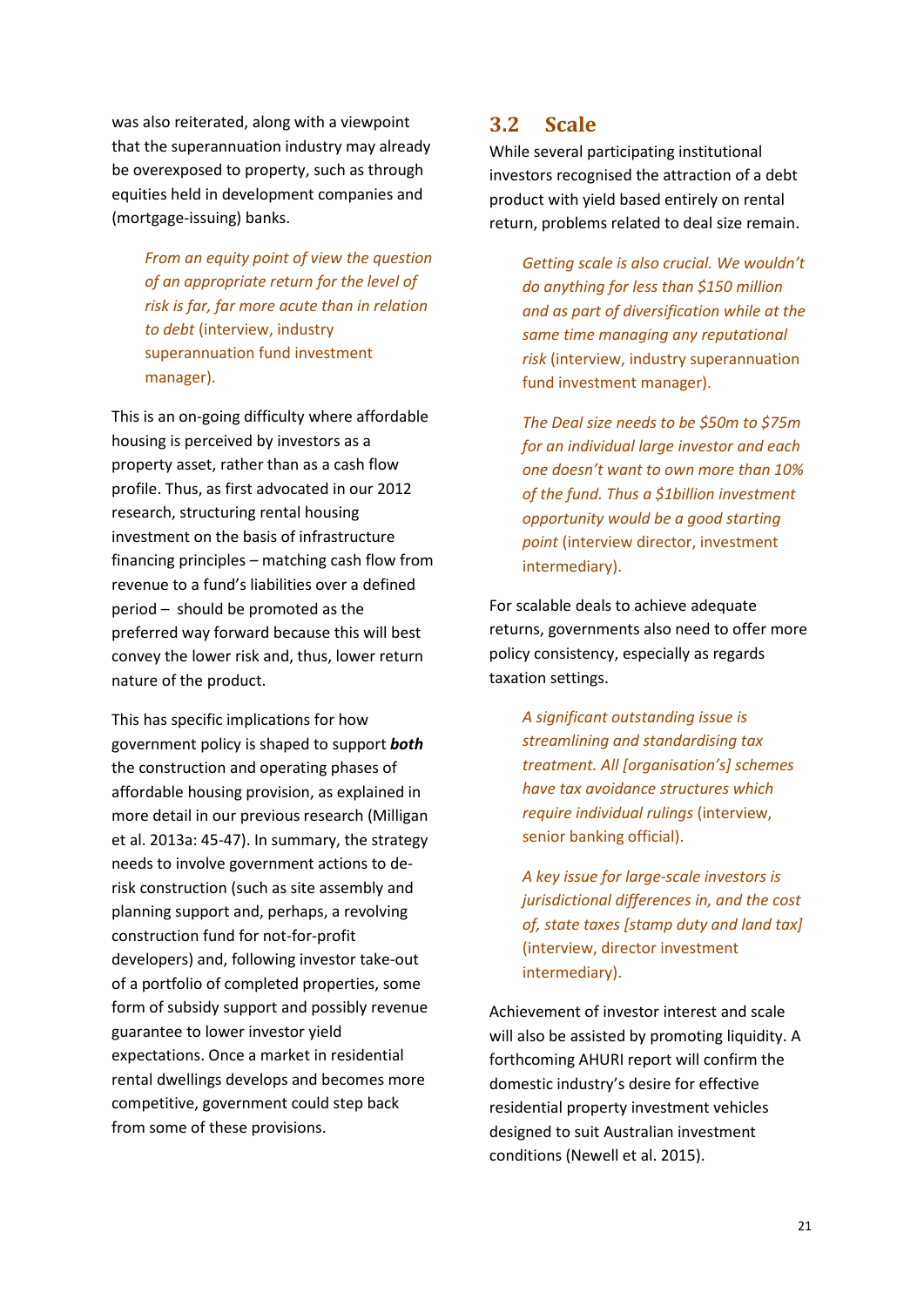## <span id="page-21-0"></span>**3.3 Lack of market information**

The advent of NRAS resulted in significantly increased attention being given by trustees, fund managers, investment intermediaries and ratings agencies to affordable housing as an investment option. However, while progress on 'getting to know' the affordable housing industry was evident, novelty barriers persisted:

*The prospect of rental housing investment is hard for investors to get their heads around because of the greater complexity involved in managing an asset seen as 'fragmented' by comparison with a large commercial or retail building* (interview, industry superannuation fund investment manager).

Developing adequate market information is one key to overcoming the novelty factor. In this regard, an internationally active institution compared the Australian market situation unfavourably with that of the UK:

*The long running experience with The Housing Finance Corporation (UK) as aggregator has meant there is a wealth of information on performance of [residential] assets there* (interview institutional banking sector).

## <span id="page-21-1"></span>**3.4 Policy risk**

Changeability and inconsistency of government policy continue to be major concerns for large investors, as underscored by industry dismay at the abandonment, rather than continuation and refinement, of NRAS. [29](#page-21-3)

NDIS and state-based initiatives described earlier were seen as offering some potential

to maintain momentum following the loss of NRAS. However, one informant described how their efforts to develop a product under the NDIS had also faltered because the incoming Coalition Government had limited client packages to 12-months, which resulted in too much risk around future revenue streams (Interview senior manager institutional banking sector). Several participants were also critical of the long delay in the release of the NDIS housing finance options paper (first mooted for late 2013 and but still unpublished over 15 months later), reflecting a mood of weakened trust in government (and hence greater risk).

For any initiative of this kind where government wants a major market response, the pervasive view was that government should propose a framework and then work closely and methodically with industry players to understand their requirements and to hone workable options. While only in its early days, the NSW Premier's Initiative, discussed above, may offer such an approach. However, within the constraints imposed by the need for commercial confidentiality, an 'open book' obligation for funded projects would be desirable. This could help to establish investor requirements (e.g. their risk/return appetite); support the development of industry information and performance data; increase understanding across government and the industry of practical requirements for affordable housing procurement and long term management; and disclose the most cost effective options for government support (Milligan et al. 2013a: 11).

## <span id="page-21-2"></span>**3.5 Specific lessons from NRAS**

The NRAS experience has provided important specific lessons about avoidable missteps in the design, implementation and administration of a major government

<span id="page-21-3"></span><sup>&</sup>lt;sup>29</sup> See, for example, Property Council of Australia 'Don't [throw the NRAS baby out with the bathwater',](https://www.propertyoz.com.au/Article/Resource.aspx?p=21&media=2384) April 28, 2014.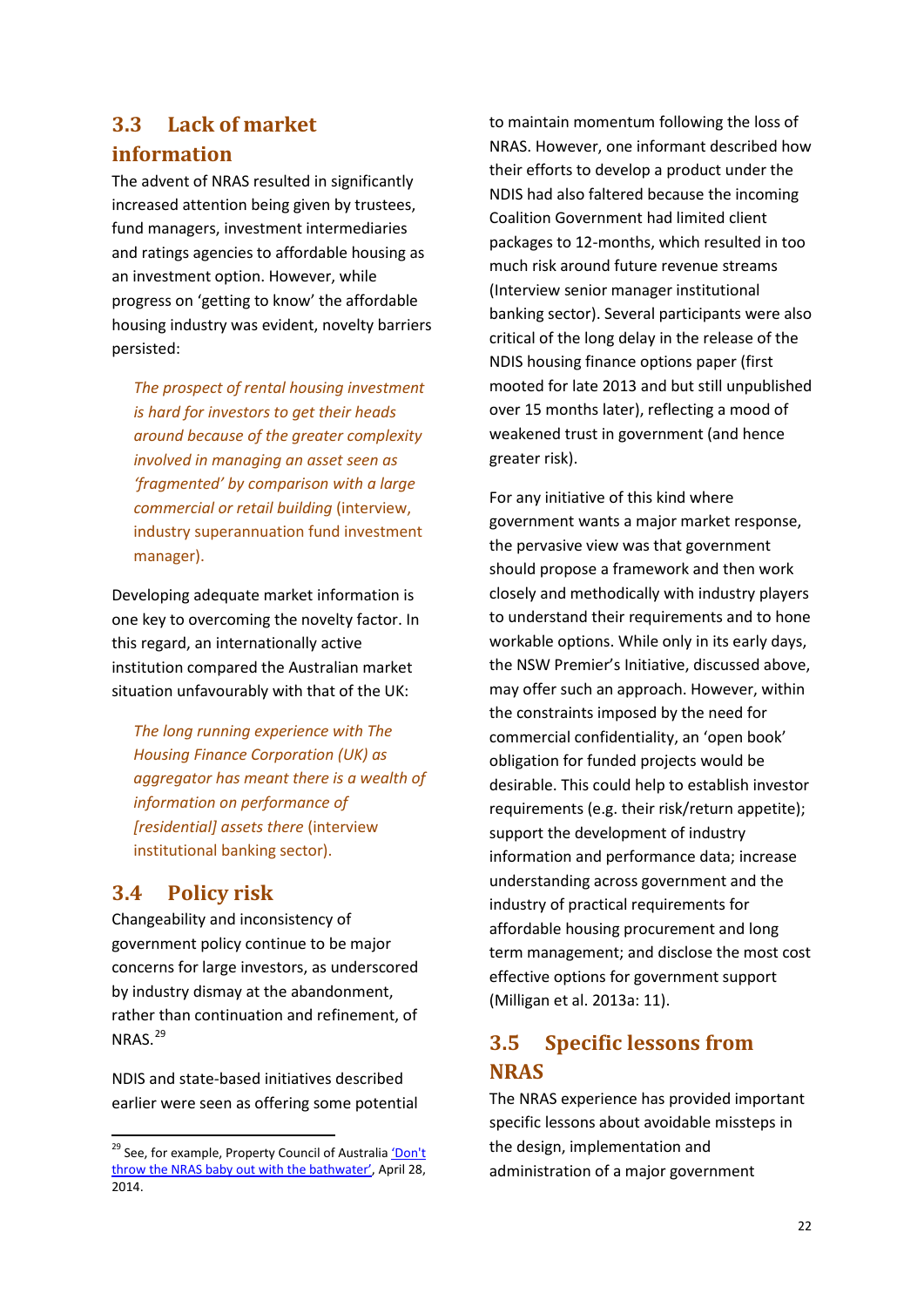initiative aiming to attract institutional investment . [30](#page-22-0)

Its 2008 enabling legislation made it clear that NRAS was intended to create a new residential asset class for large -scale investors.<sup>[31](#page-22-1)</sup> In Box 3 we analyse policy design, implementation and administrative factors that our research suggests were major contributors to the institutional sector's restrained engagement with the scheme (thus limiting industry 'ownership' of the program) before its 2014 demise .

Crucial among the shortcomings was the policymaker failure to heed industry and expert advice that the scheme required a major shift in thinking and action by governments, non -profit organisations and private investors that would need several years and a staged approach to achieve.<sup>[32](#page-22-2)</sup> Alongside this, the scheme experienced major administrative failings from the Canberra based welfare bureaucracy that was ill equipped to deliver on its objectives especially in the timeframe allowed. These included a serious lack of institutional finance knowledge and bureaucratic reticence to engage with the industry (Milligan & Tiernan 2011) .

<span id="page-22-0"></span><sup>&</sup>lt;sup>30</sup> While beyond government's control, it is also important to note that the implementation timeline for NRAS was severely disrupted by the advent of the 2007<br>GFC and the ensuing credit crunch.<br><sup>31</sup> See for example, the Treasurer's Second Reading

<span id="page-22-1"></span>Speech, National Rental Affordability Scheme<br>(Consequential Amendments) Bill 2008.

<span id="page-22-2"></span><sup>&</sup>lt;sup>32</sup> Interview Julian Disney, Chair, National Affordable Housing Summit 2004 -2011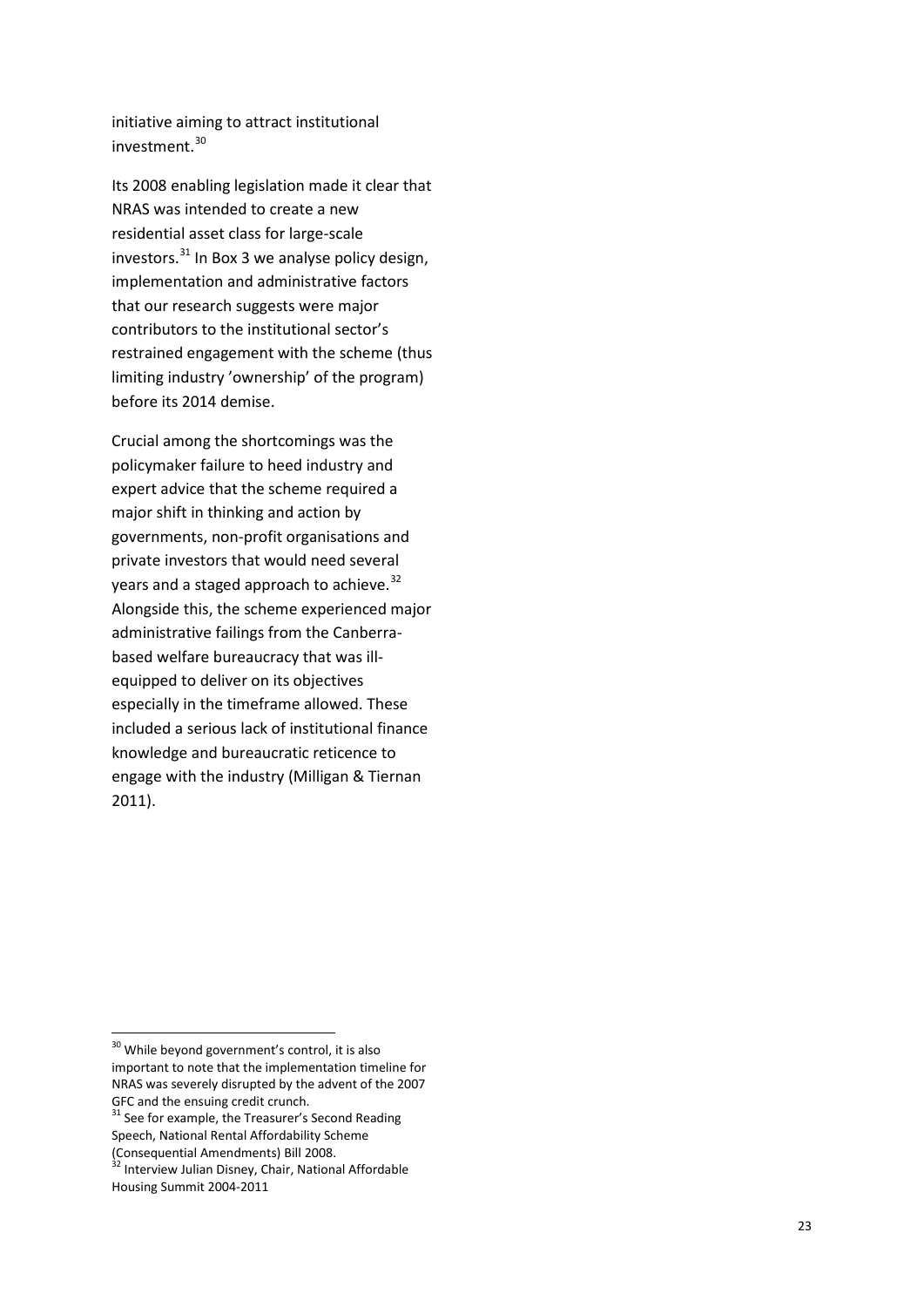#### **BOX 3: NRAS AND INSTITUTIONAL INVESTMENT**

| <b>Opportunities and strengths</b>                                                                                            | <b>Threats and weaknesses</b>                                                                                                                                                                                                                                                                                                                    |
|-------------------------------------------------------------------------------------------------------------------------------|--------------------------------------------------------------------------------------------------------------------------------------------------------------------------------------------------------------------------------------------------------------------------------------------------------------------------------------------------|
| <b>Scale and liquidity</b><br>The size of the scheme (10-year<br>incentives for 50,000 new<br>rental dwellings) offered       | The NRAS bidding process involved calls for site specific housing provision. Except<br>for Bid Round 4 which specified deals of 1,000 dwellings, NRAS was not structured<br>to readily enable scalable deals - whereby large investors could finance large<br>amounts of housing at diverse sites to meet specified criteria over several years. |
| potential for deals at scale.<br>Development of a secondary<br>market in NRAS (to achieve<br>liquidity) was envisaged by      | A further adverse consequence of the tender model used was that small investors<br>dominated the bidding, increasing administrative load and delaying decision-<br>making.                                                                                                                                                                       |
| scheme advocates.                                                                                                             | Insufficient time was allowed for a market in NRAS to develop. Appropriate<br>enabling and regulatory arrangements for such a market were slow to develop. In<br>the meantime initial trading in NRAS allocations that developed was characterised<br>by some as rorting, damaging the public reputation of the scheme.                          |
| <b>Risk return</b><br>The aim of the subsidy was to                                                                           | Major super funds were disadvantaged compared to individual investors and<br>SMSFs which could receive the NRAS subsidy on top of 'negative gearing' benefits.                                                                                                                                                                                   |
| boost the return for investors<br>such that affordable housing<br>would offer returns comparable<br>with alternate investment | The NRAS 'tax credit' model did not match the tax regime of institutional<br>investors. Products for packaging the scheme to suit institutional investors took<br>significant time and resources to develop and 'sell'.                                                                                                                          |
| options.                                                                                                                      | Differences in the ways that state jurisdictions designed and implemented NRAS<br>and differences in state property tax regimes reduced potential scale efficiencies<br>and increased investor costs.                                                                                                                                            |
|                                                                                                                               | Supplementary state support - such as through government land allocations, site<br>assembly, planning system support, tax concessions or infrastructure provision -<br>did not eventuate at the scale envisaged.                                                                                                                                 |
|                                                                                                                               | Leakage of fees to self-appointed intermediaries reduced potential returns to<br>investors and value for money for government.                                                                                                                                                                                                                   |
|                                                                                                                               | Institutional investors unfamiliar with the performance of residential assets<br>required robust performance information. Indexation of the annual NRAS<br>incentive by the rental price index, not the better known CPI, added to<br>uncertainty.                                                                                               |
| <b>Novelty</b><br>NRAS was intended to create<br>the conditions for a new                                                     | There was insufficient effort to promote and tailor NRAS to institutional investors;<br>government officials were apparently reluctant to market the scheme to the<br>institutional sector.                                                                                                                                                      |
| domestic residential asset class<br>that would be attractive to<br>institutional investors.                                   | Proposed use of a high level independent expert advisory group to inform early<br>development of the scheme was not taken up. While the superannuation industry<br>undertook extensive due diligence of its own, this took time and thus had yet to<br>bear fruit at the time of scheme closure.                                                 |
|                                                                                                                               | Perceived risk of tenant evictions was nominated by the industry as a major hurdle<br>that was not adequately addressed.                                                                                                                                                                                                                         |
| <b>Policy risk</b><br>The Rudd Labor Government<br>signalled it would continue with<br>NRAS after the first 50,000            | Super funds were concerned about deciding to invest in a new asset class utilising<br>NRAS, if this were to turn out as a one-off venture with no predictable trail of<br>subsequent investments. The abrupt cessation of NRAS has vindicated this<br>concern and set back trust in government.                                                  |
| dwellings were supplied.<br>Support from the then Coalition<br>Opposition was indicated.                                      | There were inconsistencies between states in NRAS-related policy, tax and<br>regulatory environments that added to complexity and cost.                                                                                                                                                                                                          |

Sources: Interviews; Milligan & Tiernan (2011).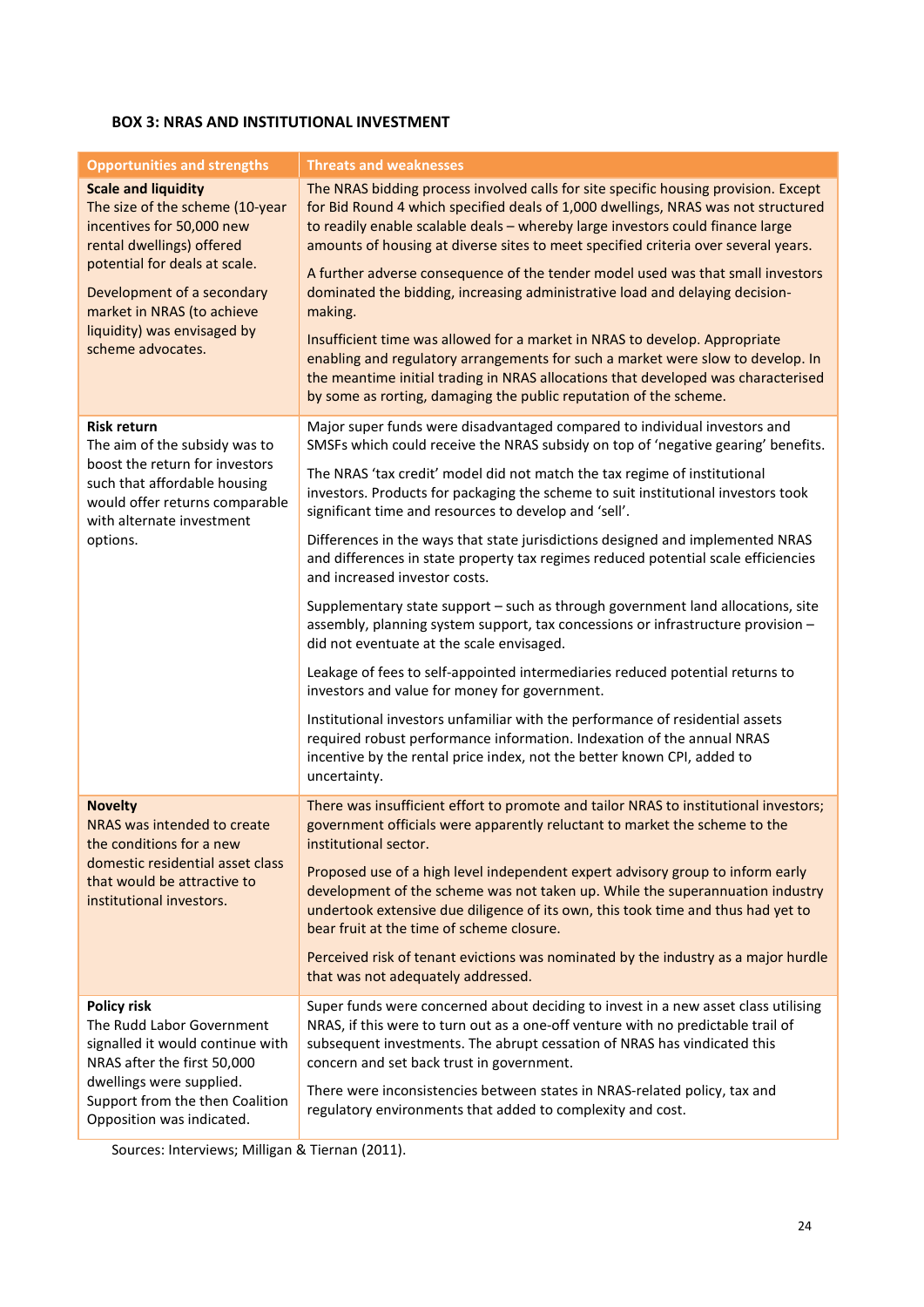## <span id="page-24-0"></span>**4 WAY FORWARD**

Overall since 2012, Australia has seen a step change in finance sector awareness of the affordable housing industry; its structures, functions and remit. This was largely stimulated by the ambition and scale of NRAS but also to some extent by state government redevelopment proposals involving public housing land contributions or public private partnerships. Several major institutions have expended considerable time and money on industry familiarisation, product development, feasibility studies and education of industry players (such as trustees and fund managers). As reflected in this research, the general industry viewpoint remains, as we concluded in 2013, that largescale institutional investment in a residential asset class is both highly desirable and feasible (Milligan et al. 2013a). As international experience attests, a switch to large scale institutional financing can and should work given the right conditions. However, bringing this to fruition in Australia will require governments to specifically address the fundamental barriers discussed in this and our earlier research.

At the same time, the Australian economy is badly in need of assurance that the residential construction revival, which has helped to shield the economy from the end of the mining boom, will be maintained. This view arises particularly in light of uncertainties about the future of many of the factors that have contributed to this revival, notably:

- **Post-2011 rapid house price inflation,** widely considered unsustainable
- **•** Ongoing record-low interest rates
- **Tax concessions encouraging negative** gearing and rapid expansion of contributions to superannuation funds, and

**Regulations affecting borrowing for** rental investment both within and outside of SMSFs.

In labour market terms, the recent housebuilding revival seen in some parts of the country has compensated for the downturn in mining and the longer-term decline of manufacturing. The potential exists for a much more substantial and sustained growth in housing-related employment and activity if we could overcome the perennial problem of the volatility in the current sources of investment. As argued by the Governor of the Reserve Bank:

*A high level of construction, maintained for a longer period of time, is vastly preferable to a very sharp boom and bust cycle. That alternative outcome might give us a higher peak in the near term, but then a slump in the housing sector at a time when the fall in mining investment is still occurring. A sustained period of strong construction will be more helpful from the point of view of encouraging growth in non-mining activity – and also, surely, from a wider perspective: housing our growing population in an affordable manner (Stephens 2014: 5).*

As shown by the success of the economic stimulus provided by th[e Australian](https://www.dss.gov.au/our-responsibilities/housing-support/publications-articles/social-housing-initiative-review) [Government's 2008 Social Housing Initiative,](https://www.dss.gov.au/our-responsibilities/housing-support/publications-articles/social-housing-initiative-review) the availability of shovel-ready projects when there is a slump and a commitment to ensure there is adequate funding, as well as the political will to use planning powers to enable these projects to go ahead, provides an obvious solution to the desire for a sustained period of strong construction.

Nevertheless, in developing a mature Australian institutional investment market in affordable housing there is still a very long way to go. For their part, Australian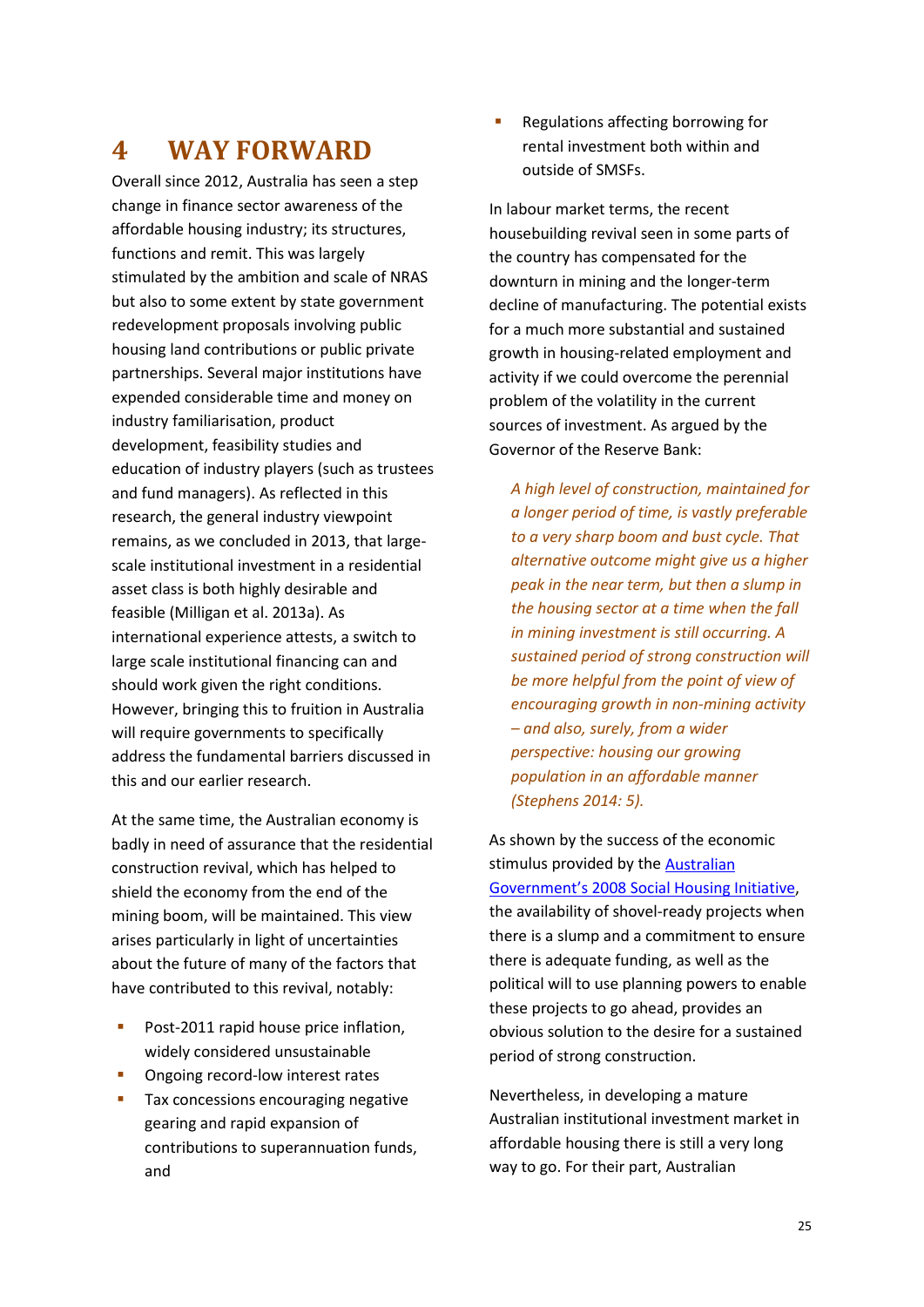governments must now spur recovery from recent reputational damage inflicted on the nascent affordable housing asset class, and take a stronger and much better-informed part in stimulating private funding of affordable housing. A much more solid and enduring bi-partisan policy platform and significantly improved public administration will be required as part of the mix for private financial institutions to commit to further engagement and, ultimately, to make defensible investment decisions in this realm. While national government leadership would be highly desirable, tightly coordinated state actions (in order to provide necessary scale and market diversity) could possibly substitute in the absence of such commitment.

If a strategy to engage institutional investors in supplying rental housing is pursued, not only will future generations of lower income households benefit from having well-located, stable and affordable housing but governments will have succeeded in catalysing a sustainable new model of rental housing provision. The model envisaged has the potential to attract capital markets funding at scale and to bring ongoing benefits to the construction industry while, at the same time, being less reliant on budget outlays and tax expenditures than past or current approaches. Professional management of rental housing will also be stimulated.

#### <span id="page-25-0"></span>**4.1 Recommendations**

Stakeholder interviews conducted for this research project have affirmed that the directions laid down by the 2012 expert panel remain at the heart of what will be required to evoke large-scale institutional financing of rental housing in Australia. In this final section, we revisit the core recommendations of that panel (See Milligan et al. 2013a: 9-11

and Box 1 in this paper) and adapt and update those to take account of the subsequent policy and market developments, including the lessons arising from the NRAS experience and advances in overseas practice as outlined in the body of the paper.

**1. Given the economic and social importance of boosting efficiently and effectively managed rental housing supply, Governments across Australia should recognise the untapped potential for large scale institutional investment in this sector. They should give priority to stimulating a new financing model to realise this prospect.**

Without doubt institutional investment is more likely if there is strong and consistent government leadership in this area, preferably coordinated at a national level. While a number of funds recognise the case for investing in housing, they need to be confident that the appropriate policy stance is going to remain in place for a sustained period and that government will work with the industry to underpin the development of this new market. Achieving scale and national policy consistency will be critical to support the kinds of risk mitigation that institutional players are seeking in what is essentially a small and unproven domestic market. The prospective White Papers on Reform of the Federation and Reform of Australia's Tax System offer immediate opportunities to recognise the national interest in achieving a transformative breakthrough in financing affordable rental housing.

**2. A cross-sectoral Rental Investment Task Force of key stakeholders and experts with high level policy and financing credentials should be appointed to develop recommendations for achieving target levels of institutional investment in rental housing supply, including an**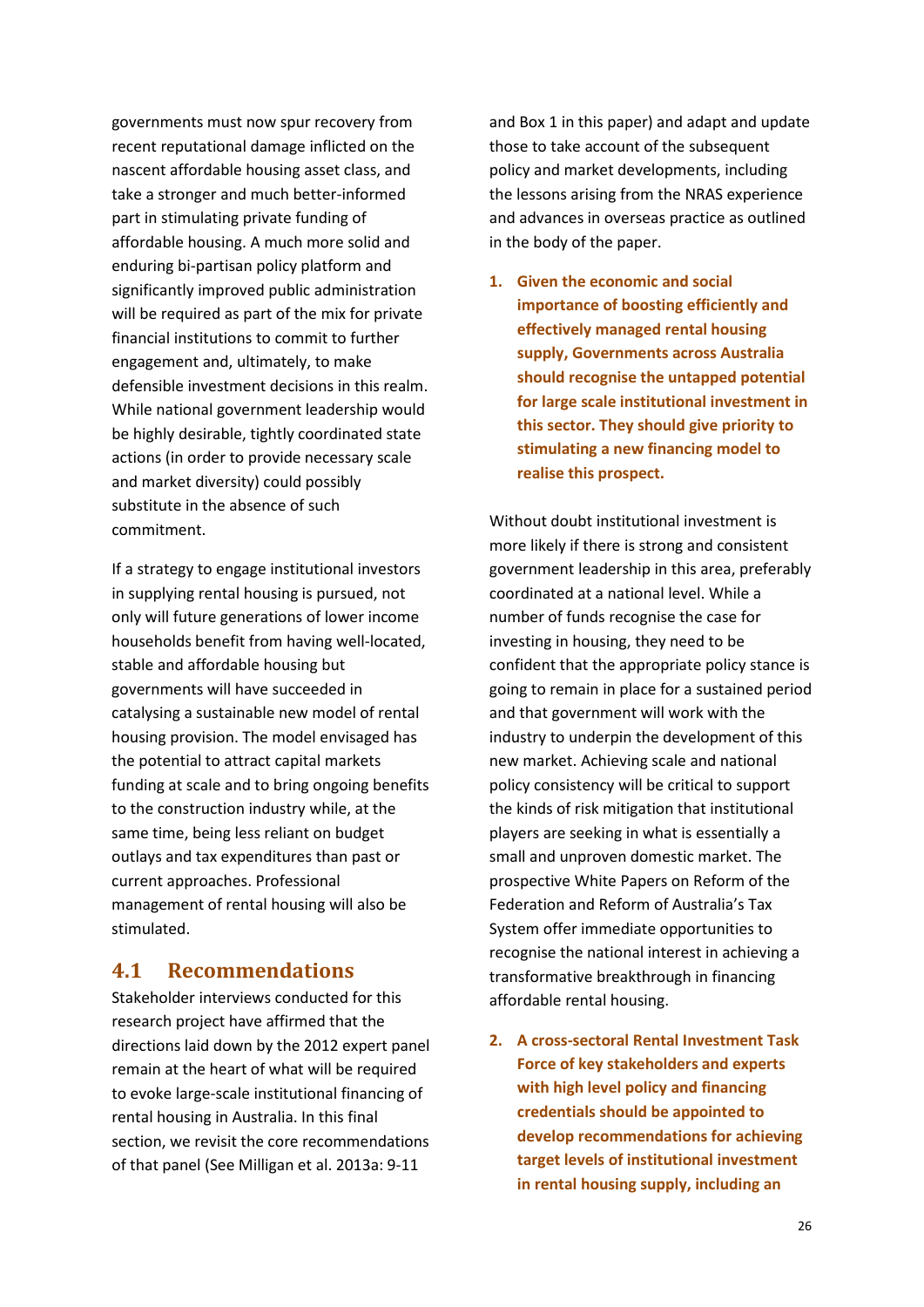#### **element of rentals affordable to low and moderate income groups.**

Thinking and activity around institutional engagement in Australian housing provision remains in its early stages – the arrival of NRAS and individual states have advanced the agenda but there is much further to go. There continues to be a strong case for bringing together a time-limited high level task force to consolidate what has been learned to date across the country, to engage with the nascent fund appetite to invest in housing and to frame a way forward. Such a high level task force would need to be backed by a **specialised high profile senior officials group** which can then progress the detail of this in collaboration with both the finance industry and the housing sector. Crucially, because of the complex and cross-cutting nature of the issues and challenges, this group should be located in a central agency of government (e.g. Treasury), not in a welfare department.

#### **3. An eminent private sector leader should be appointed to head the Rental Investment Task Force.**

Identifying a respected and dedicated high profile individual to lead the task force and champion the case for institutions to develop rental housing portfolios remains highly desirable to help resolve political and industry barriers and widen support for appropriate action, in a similar way to how championing of the NDIS occurred.

**4. To facilitate the supply of newlyconstructed** *affordable* **rental housing, a new incentive framework designed specifically for institutional players (and replacing the National Rental Affordability Scheme) should be developed for introduction by 2017**

The Rental Investment Task Force should be charged with developing design guidelines for

a new incentive suited to the institutional sector to be introduced from 2017. This would be designed specifically to reduce the returns required by institutional investors to levels commensurate with the development of a competitive market in affordable rental provision. At the same time, the rental housing investment officials group (see above) should give specific consideration to how the costs of such an incentive could be offset through adjustments elsewhere - e.g. through limitation of negative gearing provisions or landlord capital gains tax concessions.

**5. State Governments should assemble and offer an initial portfolio of suitable shovel ready sites for residential development by private and not-forprofit developers which, on letting, can be re-financed through large-scale institutional investment.**

The aim of this demonstration should be to create scalable opportunities for institutional investors and build confidence in the future of this asset class. The preferred starting model would be for government or not-for-profits to retain ownership of the land and to on-sell to institutional investors the cash flows from rental revenues for an agreed term (10 -20 years). Site assembly should not be limited to public housing areas. Developments should include but not be limited to affordable housing. Packaging opportunities across (at least two) jurisdictions would increase the scale and attractiveness of any offer – as diversified deals worth around a \$1billion will be required. Joint efforts should also be made to reduce cross-jurisdictional differences (in planning and tax policy for instance) that add to costs.

**6. State governments should offer a land tax waiver for aggregated rental holdings meeting designated regulatory requirements for affordable rental.**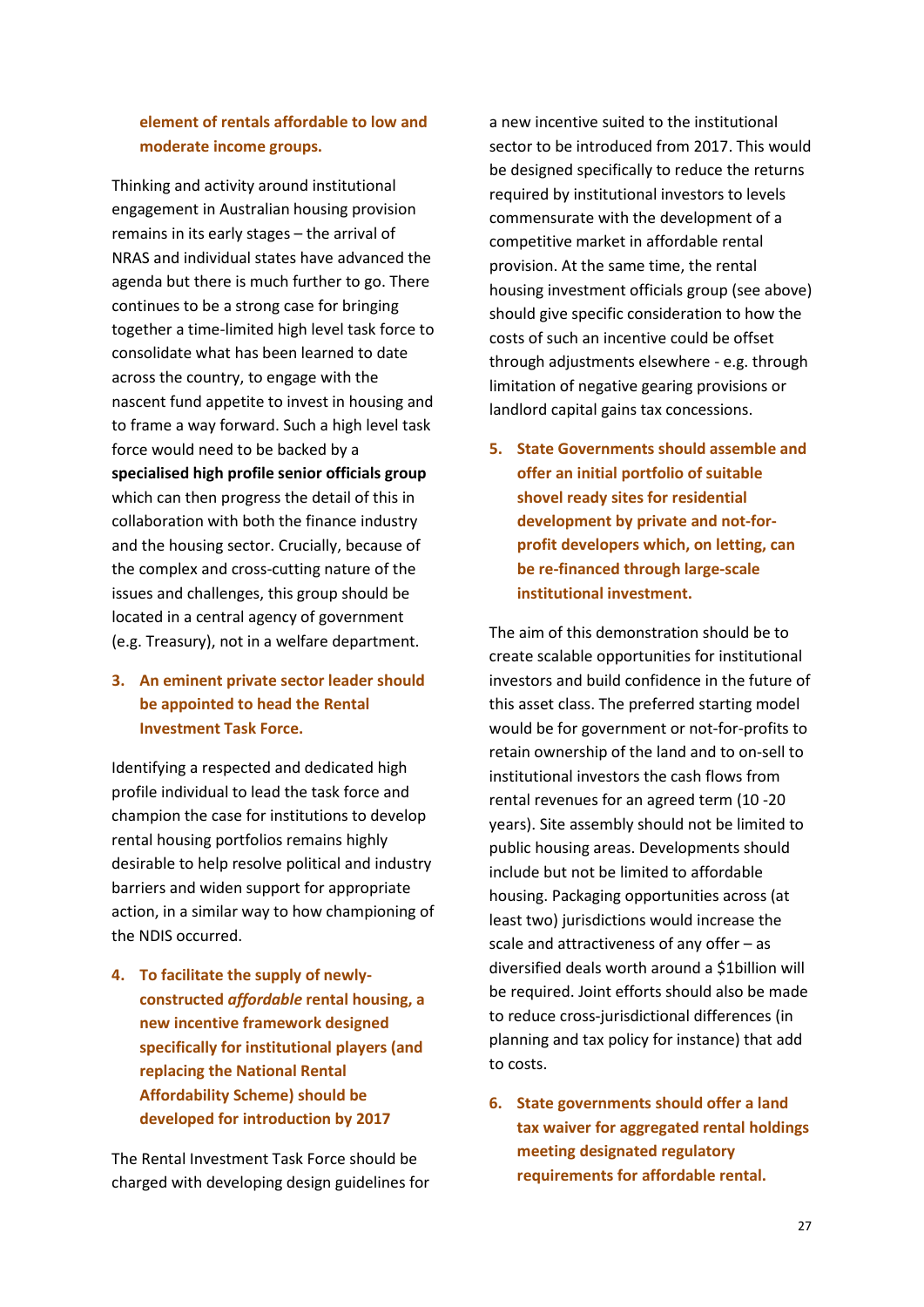Providing a land tax concession for aggregated affordable rental portfolios – consistent with the concession currently available to small investors – will level the playing field for, and reduce the costs of, institutional financing.

**7. Consideration should be given to the possible role of government guarantees in facilitating institutional investment in rental housing provision, to provide comfort to backers and, thus, to minimise cost of funds.**

By international standards, deals for financing affordable housing in Australia have been too expensive so far. Key contributory factors include revenue risk and, related to this concern or otherwise, default hazard. The Senior Officials Group in consultation with the Rental Investment Task Force should be tasked with specifying how affordable housing rental revenue streams could be underpinned. This includes giving consideration to how such revenue flows could be 'guaranteed' for a limited period to reduce investment risk and perceptions of risk, (thereby lowering the cost of funds), pending the evolution of an established market in this asset class. This issue should also be identified as a key matter in forthcoming deliberations on welfare reform. Additionally, the Group should also be asked to evaluate the possible benefits and costs to government contingent on implementation of a rental investment debt guarantee mechanism.

**8. An independent specialist financial intermediary, such as an Australian Housing Finance Corporation, should be founded.**

As argued in more detail in [Lawson et al.](http://www.ahuri.edu.au/publications/projects/p53019) [\(2014\),](http://www.ahuri.edu.au/publications/projects/p53019) the purposes for such an intermediary include: growing specialised institutional knowledge of finance market requirements; building trusted relationships between housing providers and investors; aggregating the borrowing requirements of diverse housing providers; administering contestable allocation processes; and providing quality information on investment performance. Such a development would emulate successful international practice as, for example, demonstrated by The Housing Finance Corporation, the UK's long-established notfor-profit institution playing this role.

**9. An existing or new agency should be resourced to collect, publish and maintain appropriate financial, asset and tenancy management information that will inform all industry parties about the state of the affordable housing industry and its development.**

Up-to-date information on financial deal terms, asset portfolios and tenancy performance is essential to inform the industry about this new investment class and to overcome perceived risks and novelty barriers. Reinstating analysis of housing market supply and demand (for example, as provided by the former National Housing Supply Council between 2008 and 2013) would also help to bolster investor interest. Collection and publication of such data under interim arrangements should commence as soon as possible with a view to reallocating the responsibility as the institutional context for the new market becomes established.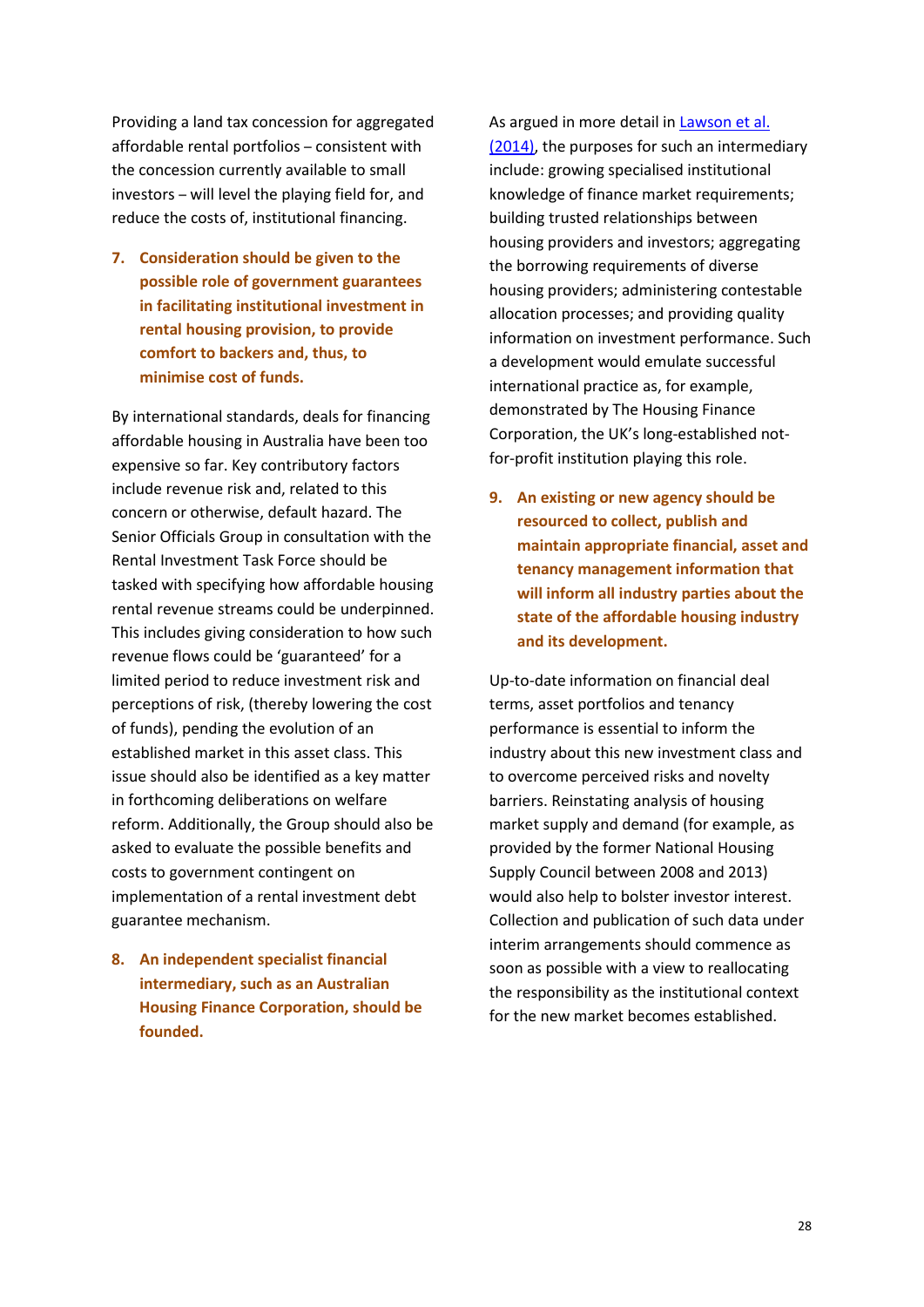**10. Tax reform options to support institutional investment in social infrastructure, including affordable housing, should be investigated.** 

Beyond specific tax changes discussed above and in the context to the White Paper on Tax Reform, there is a case for a broader investigation into the implications of tax

arrangements for institutions and what changes are desirable to encourage socially directed investments, such as affordable housing. Pending longer term reform, an initial aim could be to level the playing field with the tax settings benefitting individual investors and SMSFs through negative gearing.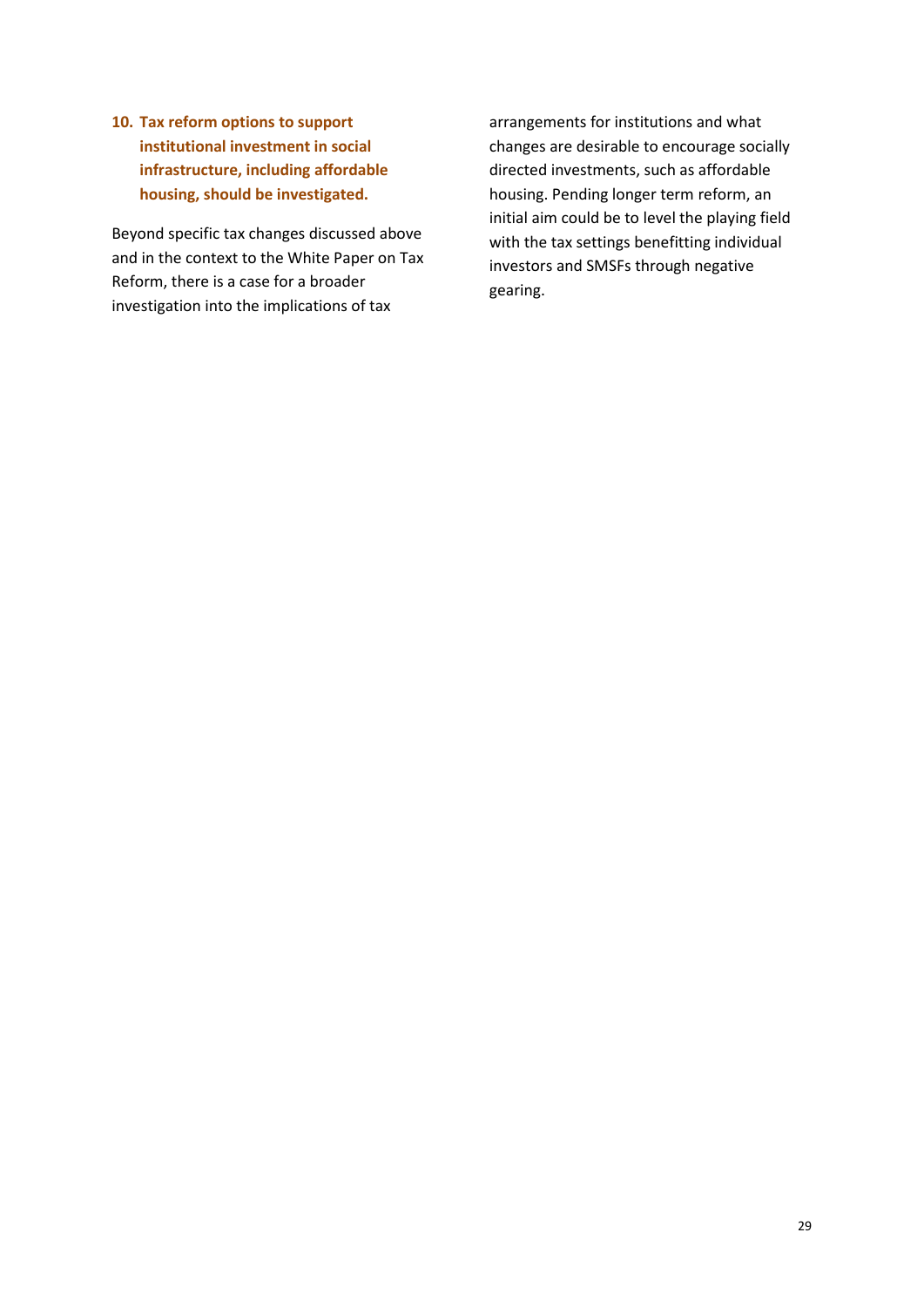# <span id="page-29-0"></span>**ACKNOWLEDGEMENTS**

The authors are grateful for funding for the study received from the Faculty of Built Environment (UNSW). We would like to thank all participants for sharing their valuable knowledge and experience with us. Special thanks to Carrie Hamilton for the expert advice she provided throughout the project.

## <span id="page-29-1"></span>**REFERENCES**

AIHW (2014) *Housing assistance in Australia 2014,* cat. no. HOU 271, Canberra: Australian Institute of Health and Welfare

Australian Government (2014a) *National rental affordability scheme monthly performance report June 2014*, Canberra: Australian Government.

\_\_\_\_\_\_\_ (2014b) *Reform of the Federation White Paper, Roles and Responsibilities in Housing and Homelessness*, Issues Paper 2, Canberra: Australian Government.

Bonyhady, B. (2014) *[The National Disability Insurance Scheme: A catalyst for large scale, affordable](http://chfa.com.au/sites/default/files/sites/default/files/docs/bonyhady_bruce_-_presentation_-_chfa_ndis_forum_-_27_march_2014.pdf)  [and accessible housing for people with disability.](http://chfa.com.au/sites/default/files/sites/default/files/docs/bonyhady_bruce_-_presentation_-_chfa_ndis_forum_-_27_march_2014.pdf)*

Crook, A.D.H. & Kemp, P.A. (2011) *Transforming Private Landlords*; Oxford: Wiley.

FSI (Financial System Inquiry) (2014) [Financial System Inquiry](http://fsi.gov.au/files/2014/12/FSI_Final_Report_Consolidated20141210.pdf) Final Report (the Murray Report).

Gibb, K., Maclennan, D. & Stephens, M. (2013) *[Innovative financing of affordable housing](http://www.jrf.org.uk/sites/files/jrf/affordable-housing-finance-full.pdf) [international and UK perspectives](http://www.jrf.org.uk/sites/files/jrf/affordable-housing-finance-full.pdf)*; York: Joseph Rowntree Foundation.

Hulse, K., Reynolds, M., Stone, W. & Yates, J. (2015) *Supply shortages and affordability outcomes in the private rental sector: short and longer term trends*, AHURI Final Report f/c, Melbourne: AHURI.

Lawson, J., Gilmour, T. & Milligan, V. (2010) *International measures to channel investment towards affordable housing*, AHURI Research Paper, Melbourne: AHURI.

Lawson, J. (2013) *The use of guarantees in affordable housing investment—a selective international review*, AHURI Positioning Paper 156, Melbourne: AHURI.

Lawson, J., Berry, M., Hamilton, C. & Pawson, H. (2014) *Enhancing affordable rental housing investment via an intermediary and guarantee,* AHURI Final Report no.220, Melbourne: AHURI.

Lawson, J., Milligan, V. & Yates, J. (2012) *Housing Supply bonds - a suitable instrument to channel investment towards affordable housing in Australia?* AHURI Final Report 188, Melbourne: AHURI.

Milligan, V. & Pinnegar, S. (2010) 'The comeback of national housing policy in Australia: first reflections', *International Journal of Housing Policy*, 10(3):325-344.

Milligan, V. & Tiernan, A. (2011) 'No home for housing: The Situation of the Commonwealth's Housing Policy Advisory Function', *Australian Journal of Public Administration, 70(4) 391–407.*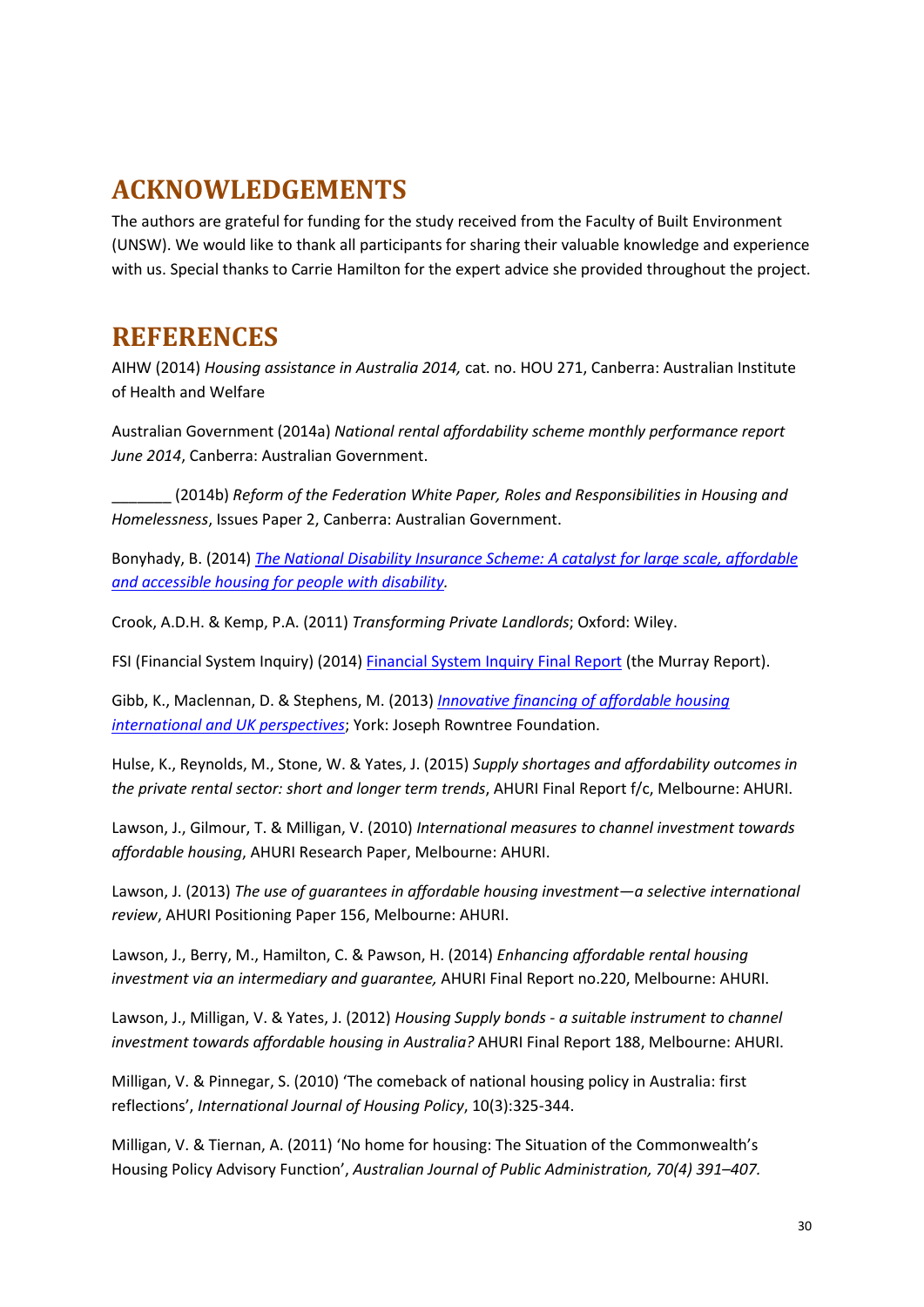Milligan, V., Yates, J., Wiesel, I. & Pawson, H. (2013a) *Financing rental housing through institutional investment – Volume 1: outcomes of an investigative panel*, AHURI Final Report 202, Melbourne: AHURI.

\_\_\_\_\_\_\_ (2013b) *Financing rental housing through institutional investment – Volume 2: supplementary papers*, AHURI Final Report 202 Volume 2 Melbourne: AHURI.

Milligan, V., Hulse, K., Flatau, P. & Liu, E. (2015) *Strategies of Australia's leading not-for-profit housing providers: a national study and international comparison*, AHURI Final Report no. 237, Melbourne: AHURI.

National Housing Supply Council (2012) *[Housing Supply and Affordability -](http://treasury.gov.au/PublicationsAndMedia/Publications/2012/NHSC) Key Indicators, 2012*.

Newell,G., Lin Lee, C. & Kupke, V. (2015) *The opportunity of residential property investment vehicles in enhancing affordable rental housing supply,* AHURI Positioning Paper f/c*,* Melbourne: AHURI.

NSW Government (2014) [The Premier's Initiative: Social Housing, Request for Expressions of](http://nsw.gov.au/innovate)  [Interest,](http://nsw.gov.au/innovate) 18 November.

Pawson, H. & Milligan, V. (2013) 'New dawn or chimera? Can institutional financing transform rental housing?' *International Journal of Housing Policy,* 13(4), pp.335-357.

Pawson, H., Milligan, V., Wiesel, I. & Hulse, K. (2013) *Public housing transfers: past, present and prospective*, AHURI Final Report no.215, Melbourne: AHURI.

Pawson, H. & Herath, S. (2015) 'Dissecting and Tracking Socio-spatial Disadvantage in Urban Australia'; *Cities* – online publication 20 February.

Randolph, B. & Tice, A. (2014) 'Suburbanising Disadvantage in Australian Cities: Socio-Spatial Change in an Era of Neo-Liberalism', *Journal of the Urban Affairs* 36 (S1) pp 1-16.

Rawnsley, T. & Spiller, M. (2012)' Housing and urban form: a new productivity agenda', in Tomlinson, R. (ed) *Australia's Unintended Cities: Housing Markets, Policies and their Urban Outcomes,*  Melbourne: CSIRO Publishing.

Reeves, P. (2014) *Affordable and Social Housing: Policy and Practice*; Abingdon: Routledge.

Stephens, G. (2014) 'Economic Possibilities', address to the Committee for Economic Development of Australia, 18 November 2014. At [http://www.rba.gov.au](http://www.rba.gov.au/)

Williams, P., Salisbury, N. & Caven, R. (2011) *[Opportunities for institutional investment in affordable](http://www.cchpr.landecon.cam.ac.uk/Downloads/110311%20Institutional%20Funding.pdf)  [housing](http://www.cchpr.landecon.cam.ac.uk/Downloads/110311%20Institutional%20Funding.pdf)*. Cambridge: Cambridge Centre for Housing Planning and Research.

Wilson, W. (2014) *Stimulating Housing Supply – Government Initiatives (England)*; Standard Note SN/SP/6416, House of Commons Library, London.

Yates, J. & Milligan, V. (2007) *Housing Affordability: A 21st Century Problem*, AHURI Final Report 109, Melbourne: AHURI.